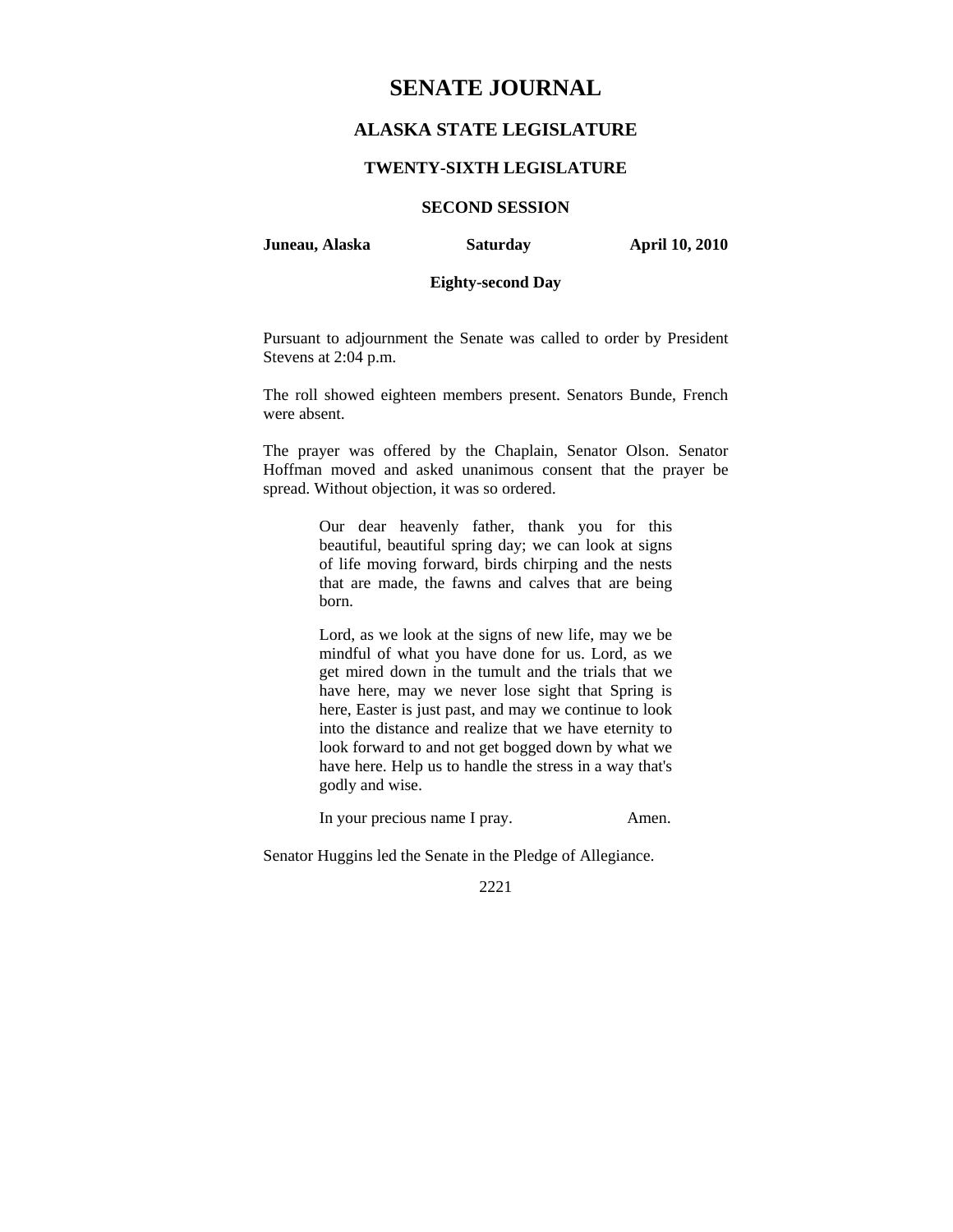## **Certification**

Senator Ellis moved and asked unanimous consent that the journal for the eighty-first legislative day and House and Senate Joint Journal Supplement No. 16 be approved as certified by the Secretary. Without objection, it was so ordered.

#### **Messages from the House**

Message dated April 9 was read stating the House passed and transmitted for consideration:

## **First Reading and Reference of House Bills**

#### **HB 168**

CS FOR HOUSE BILL NO. 168(FIN) BY THE HOUSE FINANCE COMMITTEE, entitled:

> "An Act relating to state certification and designation of trauma centers; creating the trauma care fund to offset trauma care provided at certified and designated trauma centers; and providing for an effective date."

was read the first time and referred to the Finance Committee.

The presence of Senator French was noted.

#### **HB 190**

CS FOR HOUSE BILL NO. 190(FIN) BY THE HOUSE FINANCE COMMITTEE, entitled:

> "An Act amending the Alaska children's trust and relating to the trust; establishing a children's trust grant account; relating to birth certificates and certificates of marriage; relating to special request Alaska children's trust license plates; and amending the State Procurement Code to exempt the Alaska children's trust and the Alaska Children's Trust Board."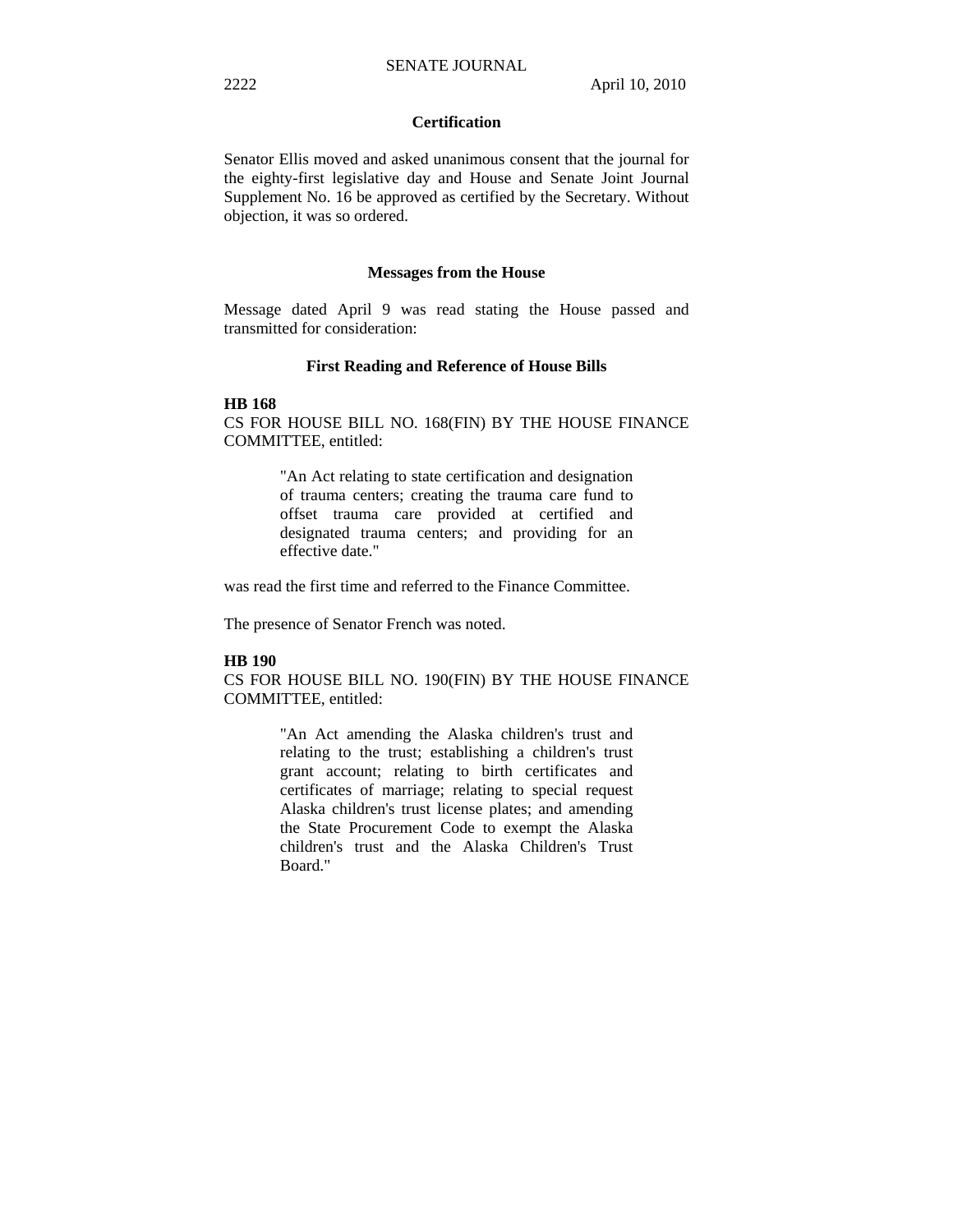was read the first time and referred to the Health and Social Services and Finance Committees.

## **Standing Committee Reports**

## **SB 63**

The Finance Committee considered SENATE BILL NO. 63 "An Act relating to transfer restrictions on trust interests" and recommended the adoption of the Judiciary Committee Substitute offered on page 2017. Signing do pass: Senators Hoffman, Stedman, Cochairs; Senators Huggins, Thomas, Egan, Ellis. Signing no recommendation: Senator Olson.

The following previously published fiscal information applies: Fiscal Note No. 1, zero, Department of Law

The bill was referred to the Rules Committee.

## **SB 152**

The Transportation Committee considered SENATE BILL NO. 152 "An Act relating to municipal transportation systems and to regional transit authorities" and recommended it be replaced with

CS FOR SENATE BILL NO. 152(TRA)

Signing do pass: Senator Kookesh, Chair; Senators Menard, Davis, Paskvan, Meyer.

The following fiscal information was published today:

 Fiscal Note No. 1, zero, Department of Transportation and Public Facilities

The bill was referred to the Finance Committee.

#### **SB 172**

The Finance Committee considered SENATE BILL NO. 172 "An Act establishing the Alaska Health Care Commission in the Department of Health and Social Services; and providing for an effective date" and recommended it be replaced with

CS FOR SENATE BILL NO. 172(FIN)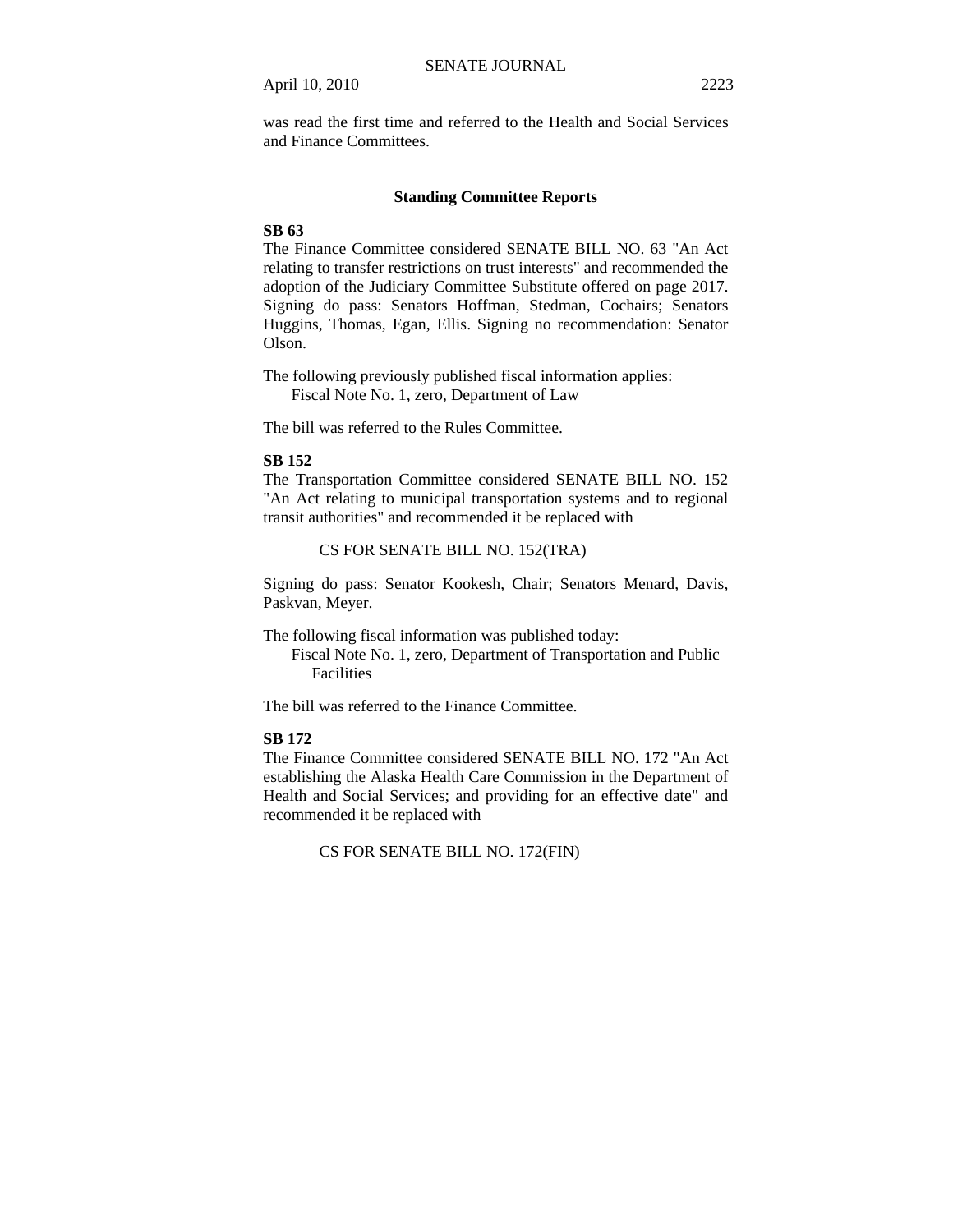Signing do pass: Senators Hoffman, Stedman, Cochairs; Senators Huggins, Thomas, Egan, Olson, Ellis.

The following fiscal information was published today: Fiscal Note No. 2, Department of Health and Social Services

The bill was referred to the Rules Committee.

## **SB 184**

The Finance Committee considered SENATE BILL NO. 184 "An Act relating to public access to legislative committee meetings during regular legislative sessions by Internet broadcast." Signing do pass: Senators Hoffman, Stedman, Cochairs; Senators Huggins, Thomas, Egan, Ellis. Signing no recommendation: Senator Olson.

The following fiscal information was published today: Fiscal Note No. 2, zero, Senate Finance Committee

The bill was referred to the Rules Committee.

## **SB 213**

The Finance Committee considered SENATE BILL NO. 213 "An Act providing for funding for school lunch and breakfast" and recommended it be replaced with

## CS FOR SENATE BILL NO. 213(FIN)

Signing do pass: Senators Hoffman, Stedman, Cochairs; Senators Thomas, Egan, Ellis. Signing no recommendation: Senator Olson.

The following fiscal information was published today: Fiscal Note No. 2, Department of Education and Early Development

The bill was referred to the Rules Committee.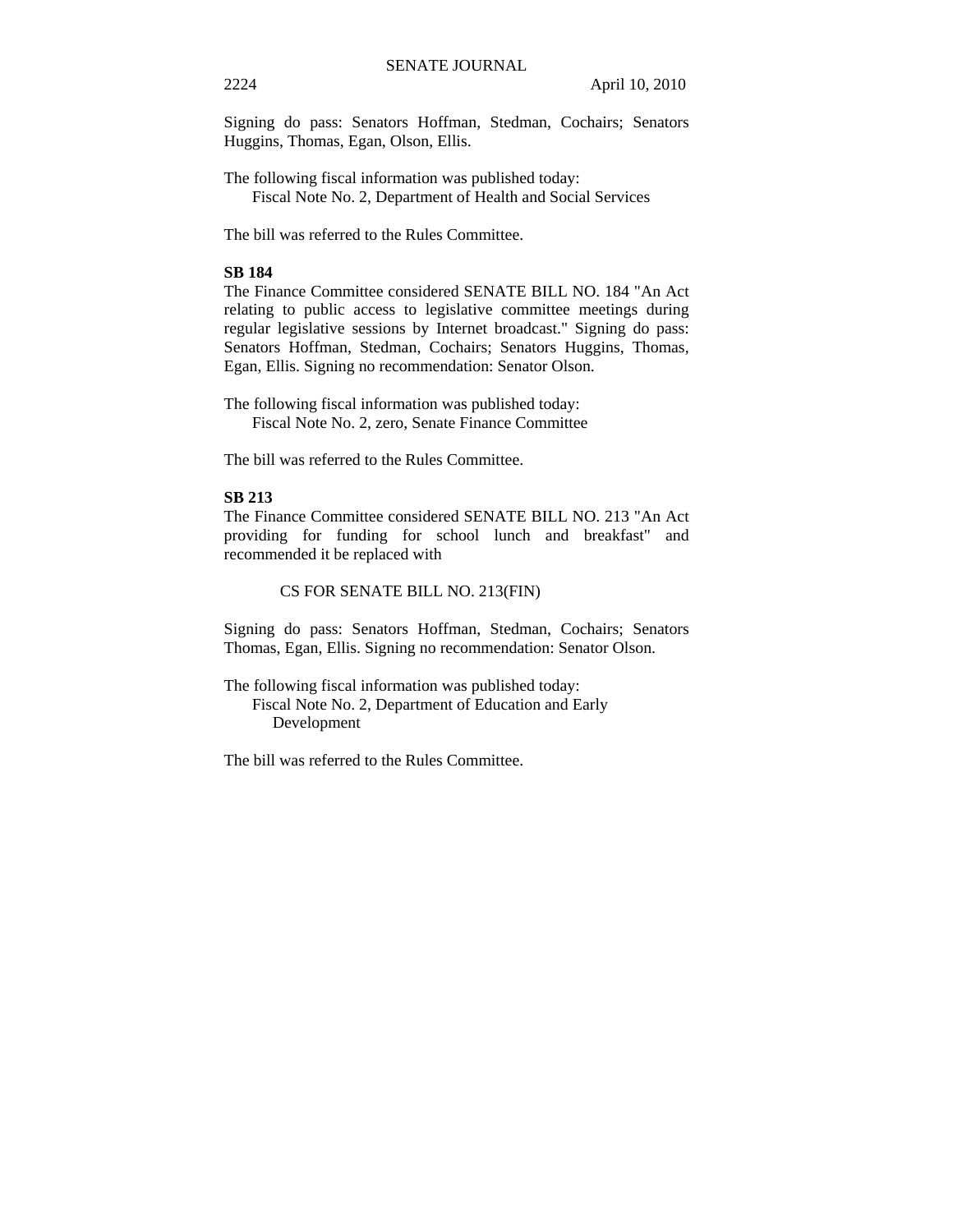## **SB 220**

The Finance Committee considered SENATE BILL NO. 220 "An Act declaring a state energy policy; relating to energy efficiency and alternative energy; establishing the energy efficiency grant fund, an emerging energy technology fund, a renewable energy production tax credit, and an energy use index; and relating to a fuel purchasing cooperative, to energy codes and efficiency standards, to energy conservation targets in public buildings, to a state agency energy use reduction plan, to the alternative energy revolving loan fund, and to the renewable energy grant fund" and recommended it be replaced with

CS FOR SENATE BILL NO. 220(FIN) "An Act relating to energy efficiency, energy conservation, and alternative energy, to an emerging energy technology fund, to the lease of state land to a public electric utility, to the Alaska heating assistance program, to state energy use data, to the Southeast energy fund, to nuclear energy production and facilities, to the definition of 'power project' or 'project' as it relates to rural and statewide energy programs and the Alaska Energy Authority, and to the definition of 'alternative energy system'; establishing an Alaska energy efficiency revolving loan fund; directing the Department of Transportation and Public Facilities to prepare a report on the feasibility of using compressed natural gas to power vehicles in the state, including vehicles owned or operated by the state, and including in that study, if warranted, a pilot program proposal for powering some vehicles owned or operated by the state with compressed natural gas; authorizing and relating to the issuance of bonds by the Alaska Housing Finance Corporation; relating to a report regarding a municipal energy improvements financing program and to an energy report by the Office of the Governor; and providing for an effective date."

Signing do pass: Senators Hoffman, Stedman, Cochairs; Senators Huggins, Thomas, Egan, Ellis. Signing no recommendation: Senator Olson.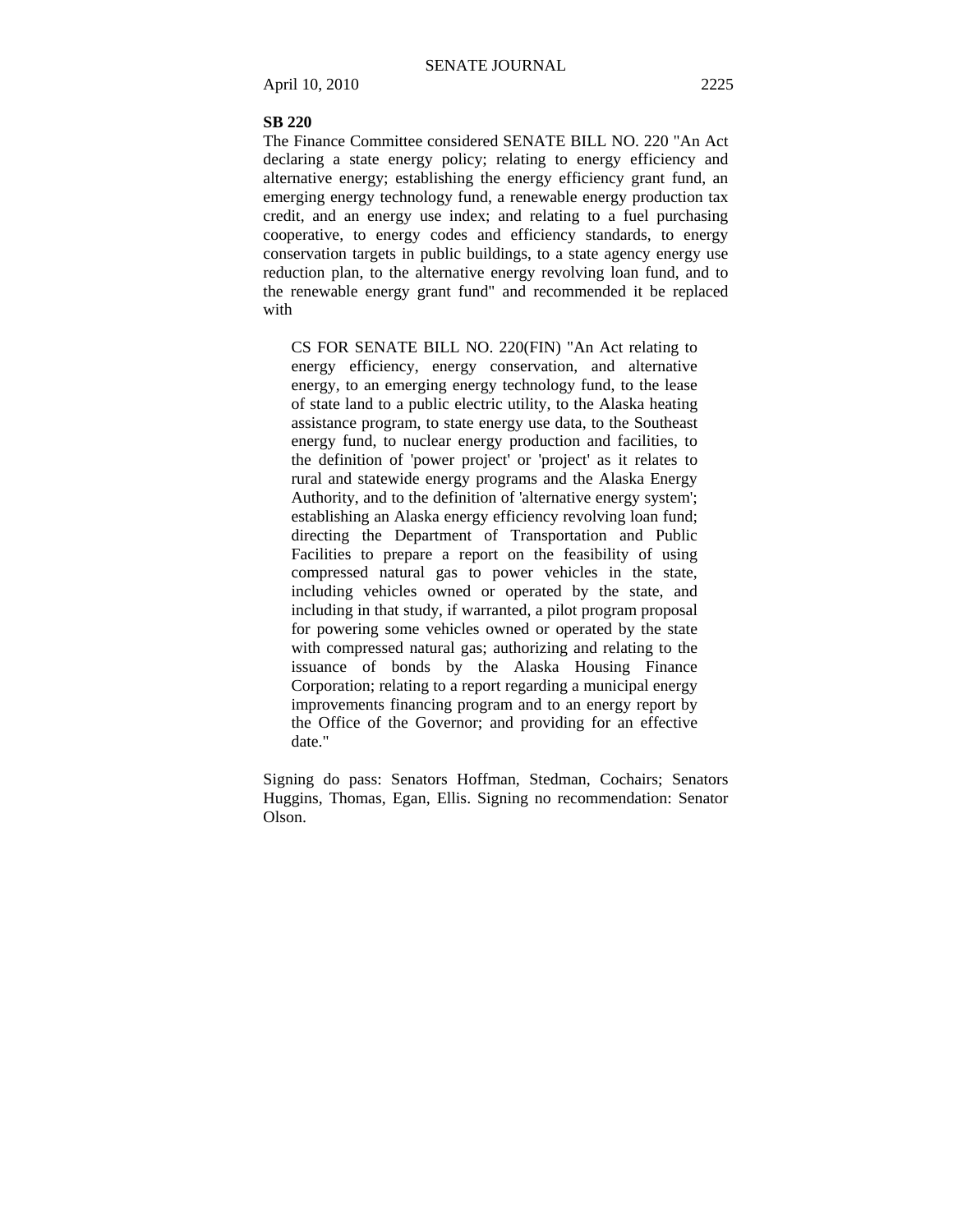The following fiscal information was published today:

- Fiscal Note No. 7, Department of Commerce, Community and Economic Development
- Fiscal Note No. 8, Department of Commerce, Community and Economic Development

Fiscal Note No. 9, zero, Department of Revenue

Fiscal Note No. 10, zero, Department of Revenue

Fiscal Note No. 11, zero, Department of Administration

- Fiscal Note No. 12, Department of Transportation and Public Facilities
- The following previously published fiscal information applies:
	- Fiscal Note No. 3, zero, Department of Environmental Conservation
	- Fiscal Note No. 6, indeterminate, Department of Health and Social Services

The bill is on today's calendar.

## **SB 222**

The Finance Committee considered SENATE BILL NO. 222 "An Act relating to the crimes of harassment, possession of child pornography, and distribution of indecent material to a minor; relating to suspending imposition of sentence and conditions of probation or parole for certain sex offenses; relating to aggravating factors in sentencing; relating to registration as a sex offender or child kidnapper; amending Rule 16, Alaska Rules of Criminal Procedure; and providing for an effective date" and recommended the adoption of the Judiciary Committee Substitute offered on page 2160. Signing do pass: Senators Hoffman, Stedman, Cochairs; Senators Thomas, Egan, Ellis. Signing no recommendation: Senator Olson.

The following fiscal information was published today: Fiscal Note No. 7, Department of Public Safety

The following previously published fiscal information applies:

Fiscal Note No. 1, zero, Department of Administration

Fiscal Note No. 2, Department of Corrections

Fiscal Note No. 3, zero, Department of Administration

Fiscal Note No. 4, zero, Department of Law

Fiscal Note No. 5, zero, Alaska Court System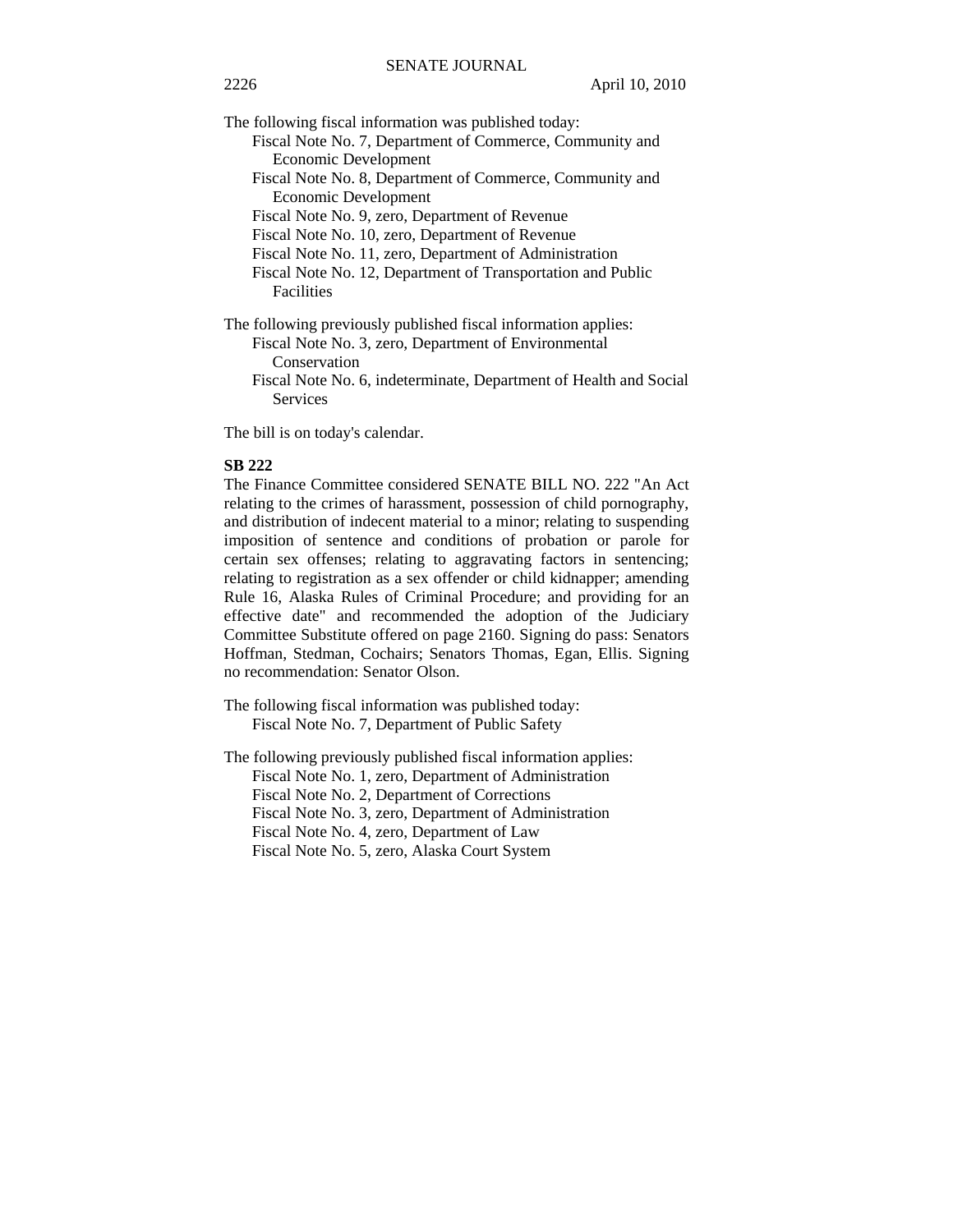The bill was referred to the Rules Committee.

## **SB 292**

The Finance Committee considered SENATE BILL NO. 292 "An Act relating to the registration and operation of pawnbrokers and to the exemption for pawnbrokers under the Alaska Small Loans Act; and providing for an effective date" and recommended the adoption of the Judiciary Committee Substitute offered on page 2141. Signing do pass: Senators Hoffman, Stedman, Cochairs; Senators Thomas, Egan. Signing no recommendation: Senators Olson, Ellis.

The following previously published fiscal information applies: Fiscal Note No. 1, Department of Commerce, Community and Economic Development

The bill was referred to the Rules Committee.

## **SB 294**

The Finance Committee considered SENATE BILL NO. 294 "An Act repealing the termination date of the licensing of sport fishing operators and sport fishing guides; and providing for an effective date" and recommended it be replaced with

> CS FOR SENATE BILL NO. 294(FIN) "An Act amending the termination date of the licensing of sport fishing operators and sport fishing guides; and providing for an effective date."

Signing do pass: Senator Stedman, Cochair; Senators Thomas, Egan, Ellis. Signing no recommendation: Senator Hoffman, Cochair; Senators Huggins, Olson.

The following previously published fiscal information applies: Fiscal Note No. 1, Department of Fish and Game

The bill was referred to the Rules Committee.

## **SB 300**

The Finance Committee considered SENATE BILL NO. 300 "An Act relating to loan participations and development finance projects of the Alaska Industrial Development and Export Authority; and relating to loans from the rural development initiative fund" and recommended it be replaced with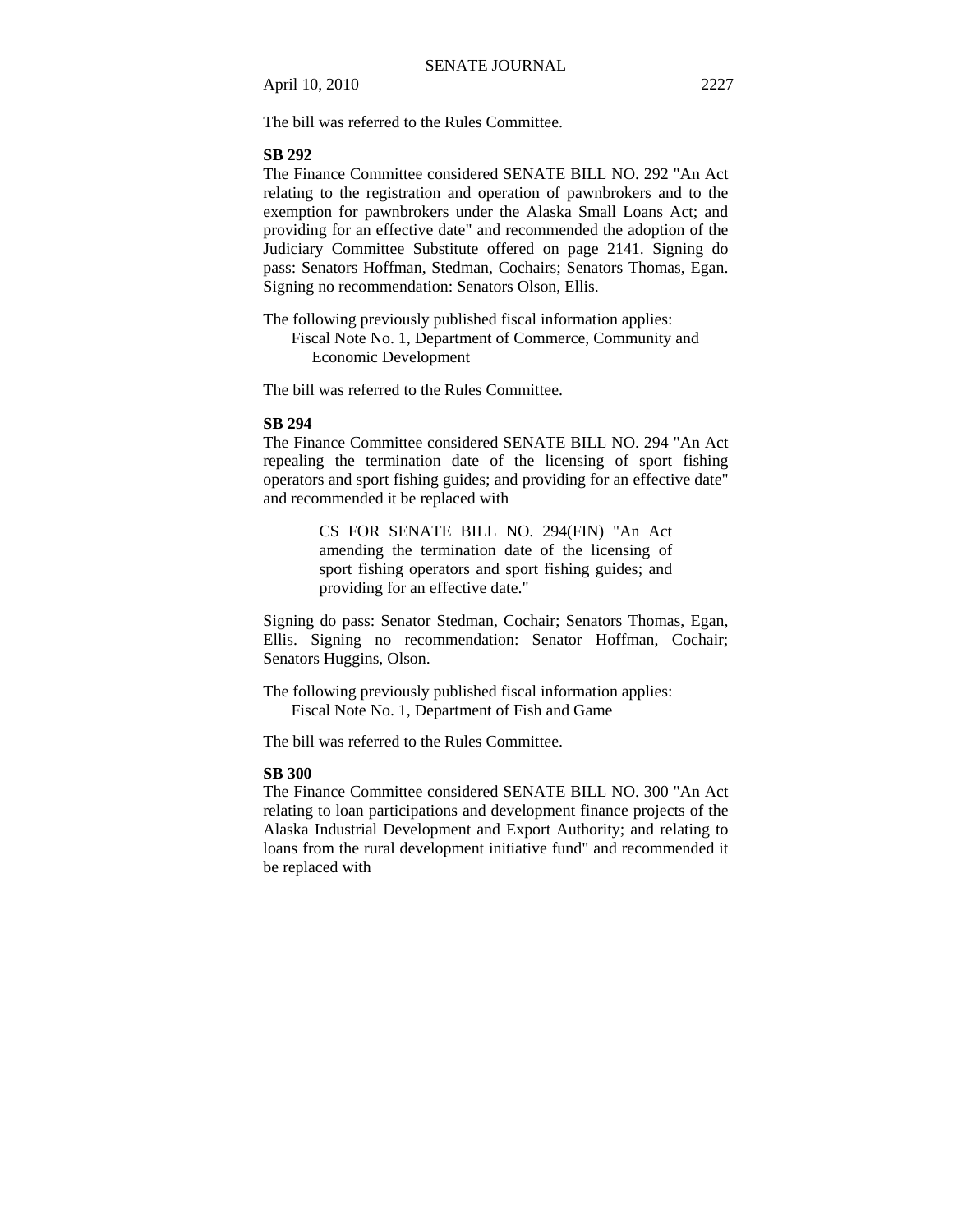CS FOR SENATE BILL NO. 300(FIN) "An Act relating to loan participations and development finance projects of the Alaska Industrial Development and Export Authority, to the powers of the authority, and to loans from the rural development initiative fund."

Signing do pass: Senators Hoffman, Stedman, Cochairs; Senators Huggins, Thomas, Egan, Olson, Ellis.

The following previously published fiscal information applies: Fiscal Note No. 1, zero, Department of Commerce, Community

and Economic Development

- Fiscal Note No. 2, zero, Department of Revenue
- Fiscal Note No. 3, zero, Department of Transportation and Public Facilities

The bill was referred to the Rules Committee.

## **SB 309**

The Resources Committee considered SENATE BILL NO. 309 "An Act amending and extending the exploration and development incentive tax credit under the Alaska Net Income Tax Act for operators and working interest owners directly engaged in the exploration for and development of gas from a lease or property in the state; providing for an effective date by amending the effective date for sec. 2, ch. 61, SLA 2003; and providing for an effective date" and recommended it be replaced with

> CS FOR SENATE BILL NO. 309(RES) "An Act amending and extending the exploration and development incentive tax credit under the Alaska Net Income Tax Act for operators and working interest owners directly engaged in the exploration for and development of gas from a lease or property in the state; relating to a credit against the tax on the production of oil and gas for a qualified capital expenditure and for certain losses and expenditures; providing a credit against the tax on the production of oil and gas for drilling certain exploration wells in the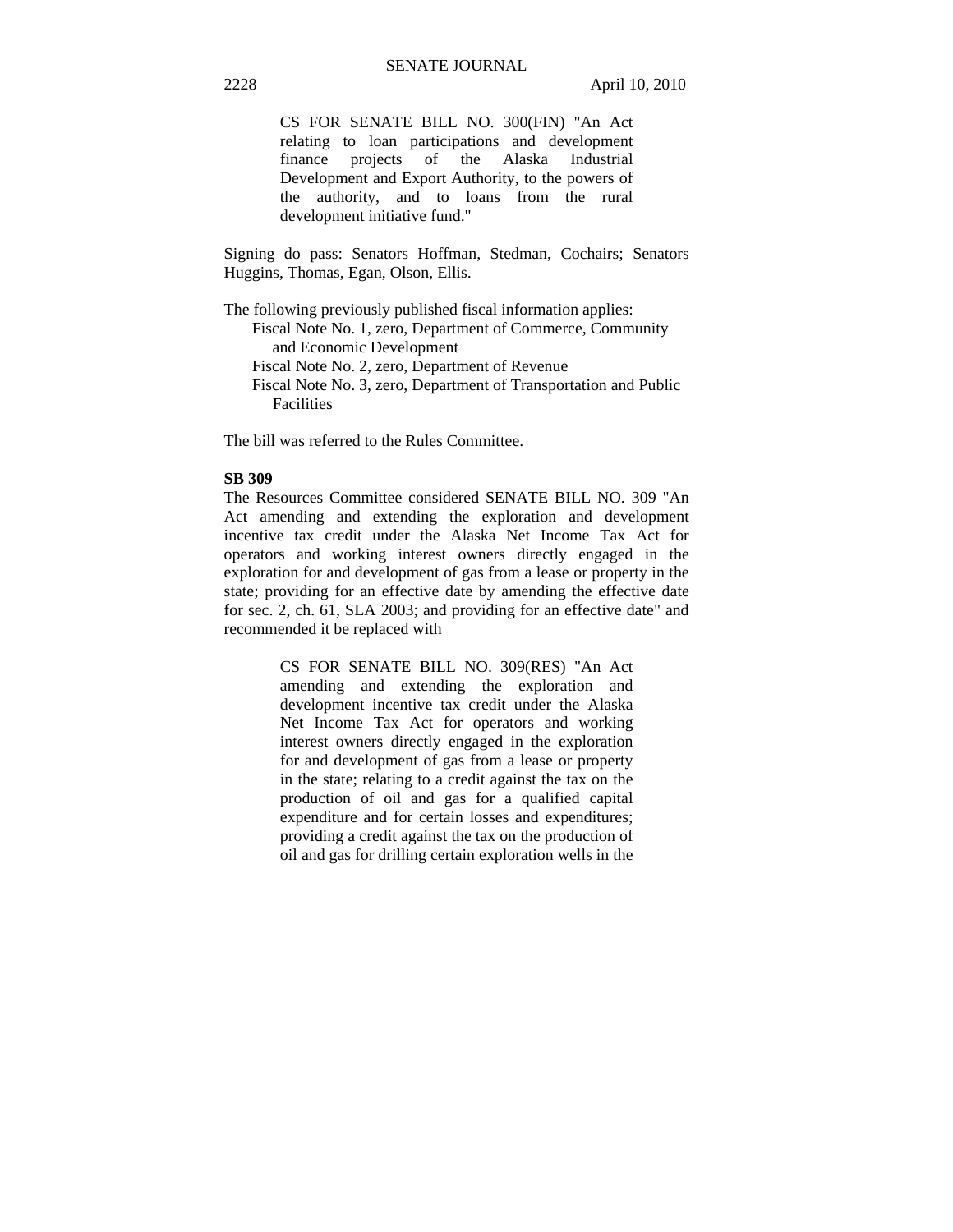Cook Inlet sedimentary basin; providing for an effective date by amending the effective date for sec. 2, ch. 61, SLA 2003; and providing for an effective date."

Signing do pass: Senator McGuire, Cochair; Senator Wagoner. Signing amend: Senator Wielechowski, Cochair; Senator French. Signing no recommendation: Senator Stevens.

The following fiscal information was published today: Fiscal Note No. 1, indeterminate, Department of Revenue

The bill was referred to the Finance Committee.

#### **HB 10**

The Finance Committee considered CS FOR HOUSE BILL NO. 10(FIN) "An Act authorizing a borough to charge a city for costs of collecting certain taxes; relating to a mandatory exemption from municipal property taxes for residences of certain widows or widowers, and to optional exemptions from municipal property taxes for property of certain fraternal organizations, for certain college property, and for certain residential property; and providing for an effective date" and recommended it be replaced with

> SENATE CS FOR CS FOR HOUSE BILL NO. 10(FIN) "An Act relating to mandatory exemptions from municipal property taxes for certain assets of the Alaska Industrial Development and Export Authority and for property owned by certain private colleges or universities; relating to optional exemptions from municipal property taxes for certain residential property; and providing for an effective date." (Title change SCR 5)

Signing do pass: Senator Hoffman, Cochair; Senators Huggins, Thomas, Egan, Ellis. Signing no recommendation: Senator Stedman, Cochair; Senator Olson.

The following fiscal information was published today:

 Fiscal Note No. 2, zero, Department of Commerce, Community and Economic Development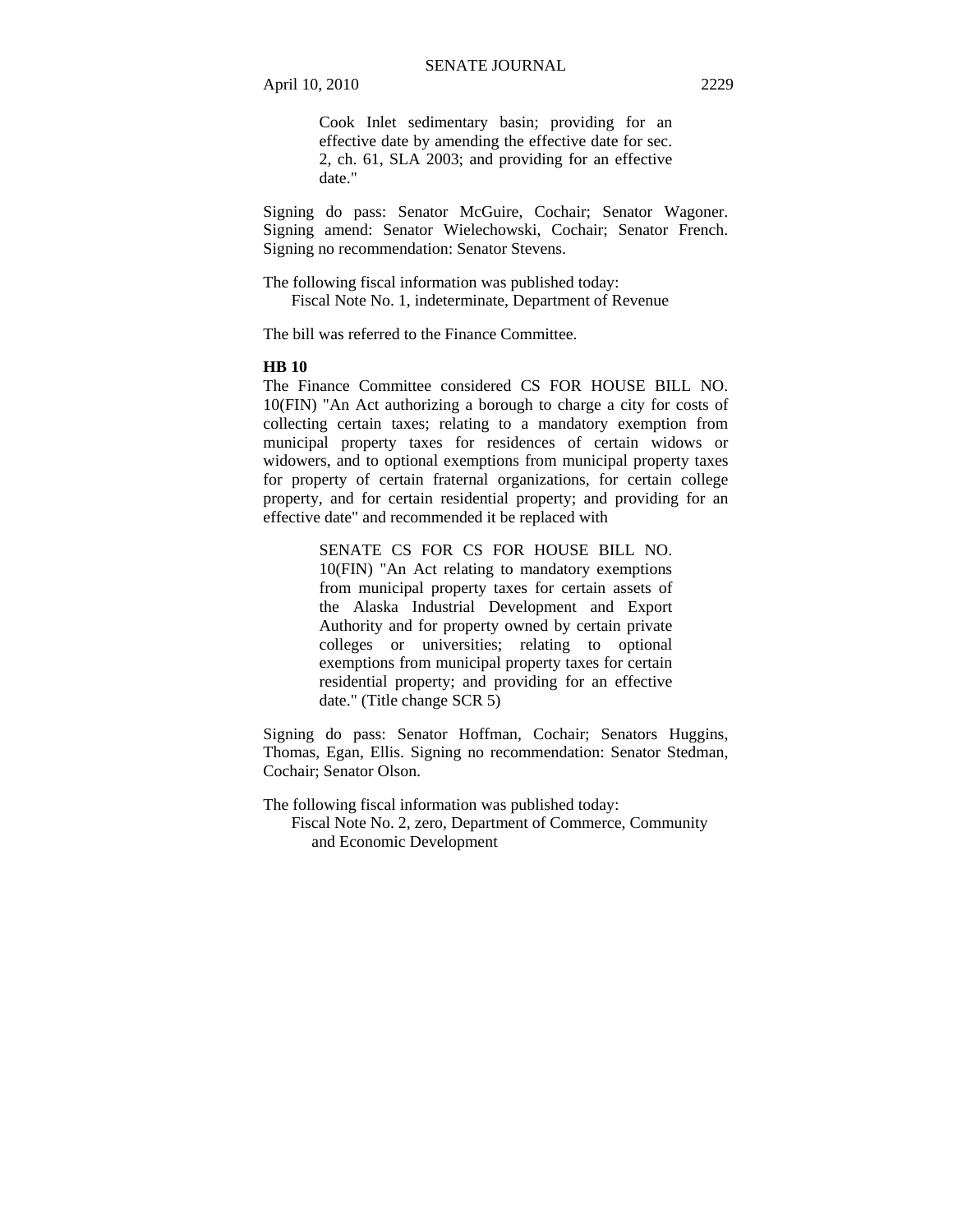The bill was referred to the Rules Committee.

#### **HB 210**

The Resources Committee considered CS FOR HOUSE BILL NO. 210(RES) "An Act designating Kinzarof Lagoon as part of the Izembek State Game Refuge; authorizing a land exchange with the federal government in which state land adjacent to the Izembek National Wildlife Refuge and within the Alaska Peninsula National Wildlife Refuge is exchanged for federal land to serve as a road corridor through the Izembek National Wildlife Refuge and federal land located on Sitkinak Island; and providing for an effective date" and recommended it be replaced with

> SENATE CS FOR CS FOR HOUSE BILL NO. 210(RES)

Signing do pass: Senators Wielechowski, McGuire, Cochairs; Senators Stevens, French, Wagoner.

The following fiscal information was published today: Fiscal Note No. 2, zero, Department of Natural Resources

The bill was referred to the Rules Committee.

## **HB 280**

The Resources Committee considered CS FOR HOUSE BILL NO. 280(FIN) am "An Act relating to a gas storage facility; relating to the Regulatory Commission of Alaska; relating to the participation by the attorney general in a matter involving the approval of a rate or a gas supply contract; relating to an income tax credit for a gas storage facility; relating to oil and gas production tax credits; relating to the powers and duties of the Alaska Oil and Gas Conservation Commission; relating to production tax credits for certain losses and expenditures, including exploration expenditures; relating to the powers and duties of the director of the division of lands and to lease fees for a gas storage facility on state land; and providing for an effective date" and recommended it be replaced with

> SENATE CS FOR CS FOR HOUSE BILL NO. 280(RES)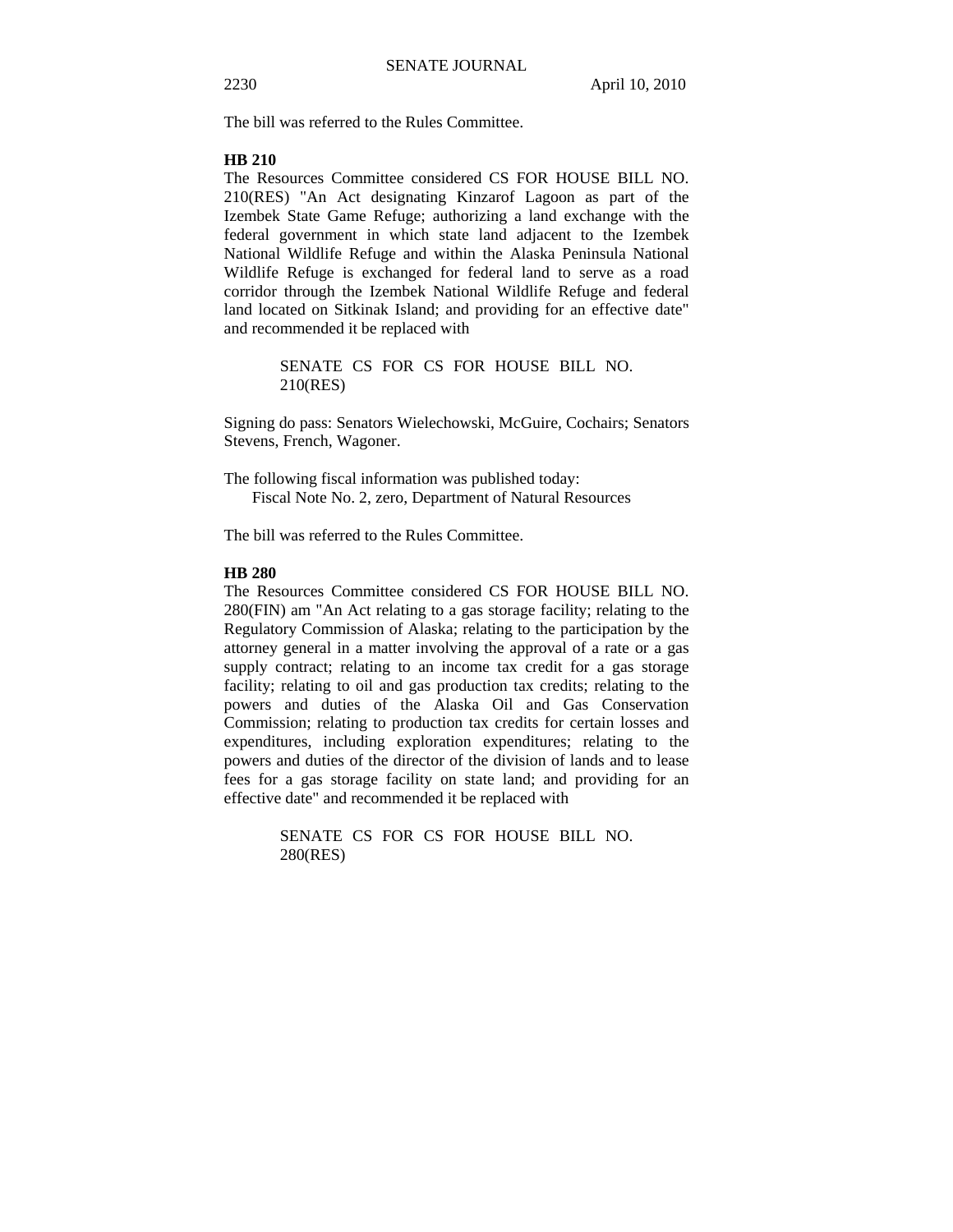Signing do pass: Senators McGuire, Wielechowski, Cochairs; Senator Wagoner. Signing no recommendation: Senators Stevens, French.

The following previously published fiscal information applies: Fiscal Note No. 1, zero, Department of Administration Fiscal Note No. 2, zero, Department of Commerce, Community and Economic Development Fiscal Note No. 3, indeterminate, Department of Natural Resources Fiscal Note No. 5, zero, House Finance Committee

The bill was referred to the Finance Committee.

#### **HB 306**

The Resources Committee considered CS FOR HOUSE BILL NO. 306(RES) "An Act declaring a state energy policy" and recommended it be replaced with

> SENATE CS FOR CS FOR HOUSE BILL NO. 306(RES)

Signing do pass: Senators McGuire, Wielechowski, Cochairs. Signing no recommendation: Senators French, Wagoner, Stevens.

The following previously published fiscal information applies: Fiscal Note No. 1, zero, House Special Committee on Energy

The bill was referred to the Finance Committee.

## **HJR 26**

The Resources Committee considered HOUSE JOINT RESOLUTION NO. 26 Urging the United States Congress to adequately fund land surveys in Alaska in order to issue patents to the State of Alaska and Alaska Native corporations. Signing do pass: Senator McGuire, Cochair; Senator Wagoner. Signing no recommendation: Senator Wielechowski, Cochair; Senators Stevens, French.

The following previously published fiscal information applies: Fiscal Note No. 2, zero, House Rules Committee

The resolution was referred to the Rules Committee.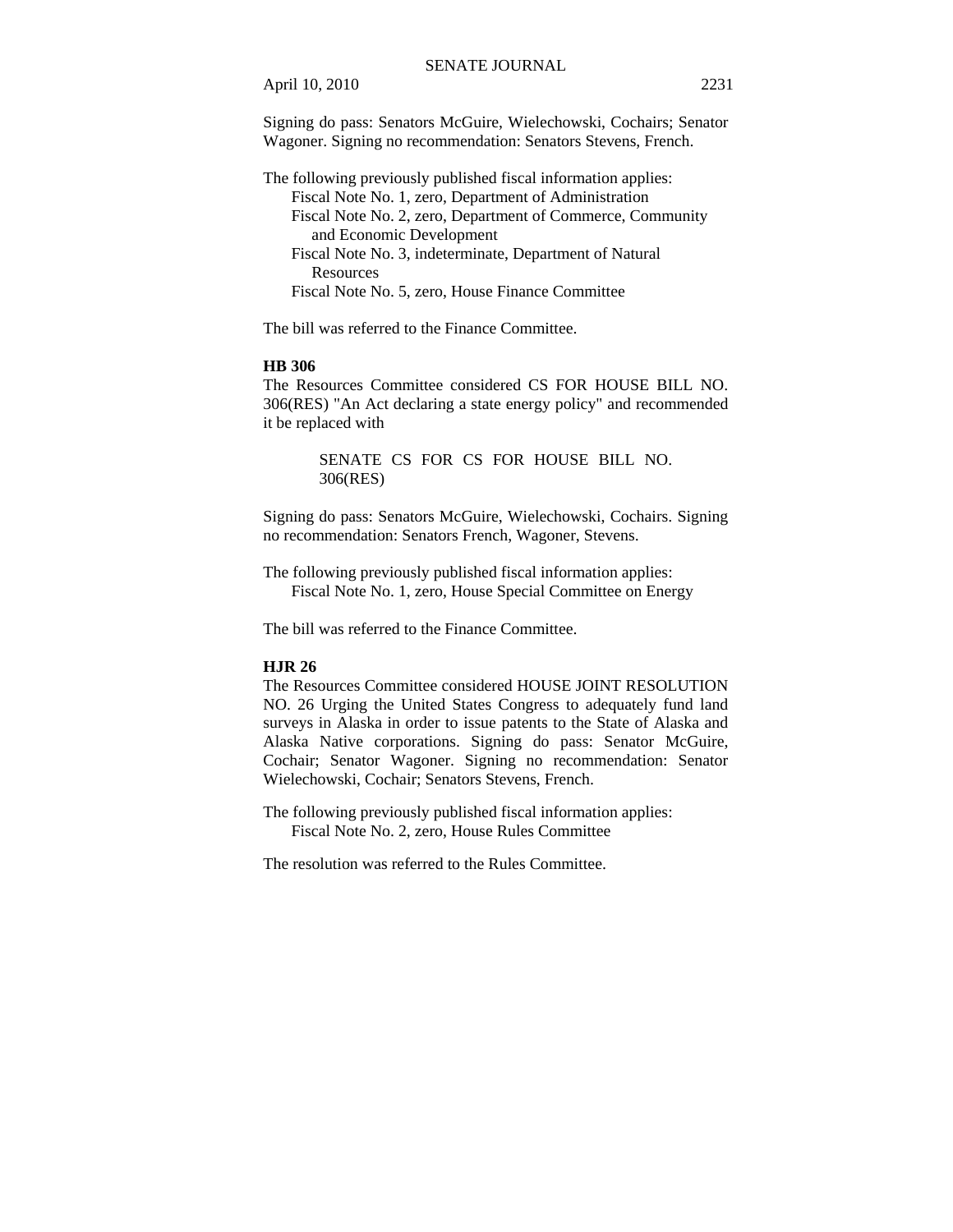#### **HJR 40**

The Resources Committee considered CS FOR HOUSE JOINT RESOLUTION NO. 40(RES) Opposing the proposed designation by the National Marine Fisheries Service of 3,000 square miles of upper Cook Inlet, the mid-inlet, all of the inlet's western shores, and Kachemak Bay as critical habitat for beluga whales, and recommended it be replaced with

> SENATE CS FOR CS FOR HOUSE JOINT RESOLUTION NO. 40(RES) (forthcoming)

Signing do pass: Senator McGuire, Cochair; Senator Wagoner. Signing no recommendation: Senator Wielechowski, Cochair; Senators Stevens, French.

The following previously published fiscal information applies: Fiscal Note No. 1, zero, House Resources Committee

The resolution was referred to the Rules Committee.

## **HCR 10**

The Resources Committee considered CS FOR HOUSE CONCURRENT RESOLUTION NO. 10(RES) Urging the Governor to exercise all available legal options to restrain the United States Department of the Interior, National Park Service, from intruding on the sovereign right of the state to exercise jurisdiction over navigable water and submerged land and urging the Governor to allocate sufficient resources to the Department of Law, the Department of Natural Resources, and the Department of Fish and Game to defend the state's right to manage the public use of its navigable water. Signing do pass: Senator McGuire, Cochair; Senators Stevens, Wagoner. Signing no recommendation: Senator Wielechowski, Cochair; Senator French.

The following fiscal information was published today: Fiscal Note No. 2, zero, Senate Resources Committee

The resolution was referred to the Rules Committee.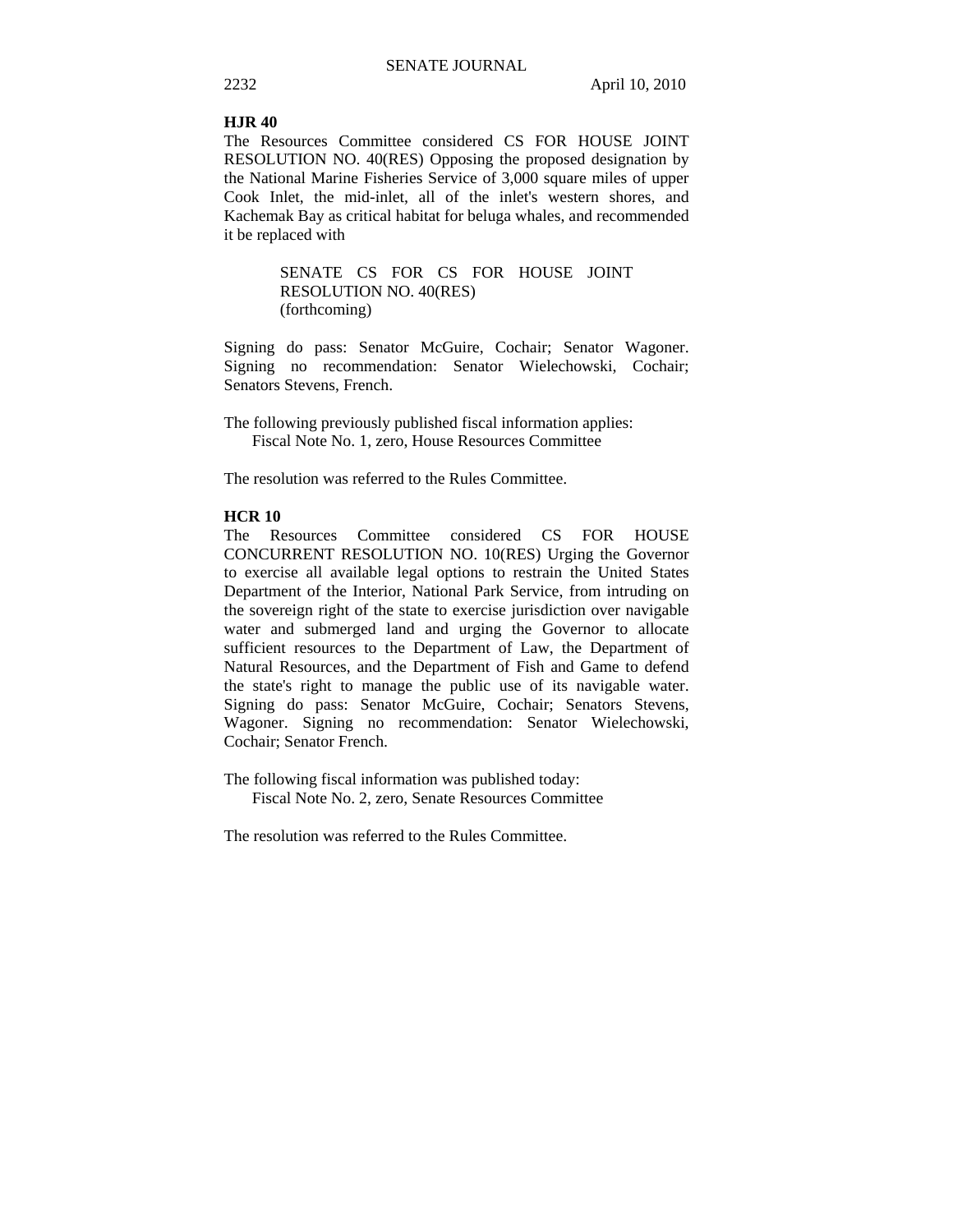#### **Consideration of the Calendar**

#### **Second Reading of Senate Bills**

## **SB 220**

SENATE BILL NO. 220 "An Act declaring a state energy policy; relating to energy efficiency and alternative energy; establishing the energy efficiency grant fund, an emerging energy technology fund, a renewable energy production tax credit, and an energy use index; and relating to a fuel purchasing cooperative, to energy codes and efficiency standards, to energy conservation targets in public buildings, to a state agency energy use reduction plan, to the alternative energy revolving loan fund, and to the renewable energy grant fund" was read the second time.

Senator Stedman, Cochair, moved and asked unanimous consent for the adoption of the Finance Committee Substitute offered on page 2225. Without objection, CS FOR SENATE BILL NO. 220(FIN) "An Act relating to energy efficiency, energy conservation, and alternative energy, to an emerging energy technology fund, to the lease of state land to a public electric utility, to the Alaska heating assistance program, to state energy use data, to the Southeast energy fund, to nuclear energy production and facilities, to the definition of 'power project' or 'project' as it relates to rural and statewide energy programs and the Alaska Energy Authority, and to the definition of 'alternative energy system'; establishing an Alaska energy efficiency revolving loan fund; directing the Department of Transportation and Public Facilities to prepare a report on the feasibility of using compressed natural gas to power vehicles in the state, including vehicles owned or operated by the state, and including in that study, if warranted, a pilot program proposal for powering some vehicles owned or operated by the state with compressed natural gas; authorizing and relating to the issuance of bonds by the Alaska Housing Finance Corporation; relating to a report regarding a municipal energy improvements financing program and to an energy report by the Office of the Governor; and providing for an effective date" was adopted.

Senator Ellis moved and asked unanimous consent that the bill be considered engrossed, advanced to third reading and placed on final passage. Without objection, it was so ordered.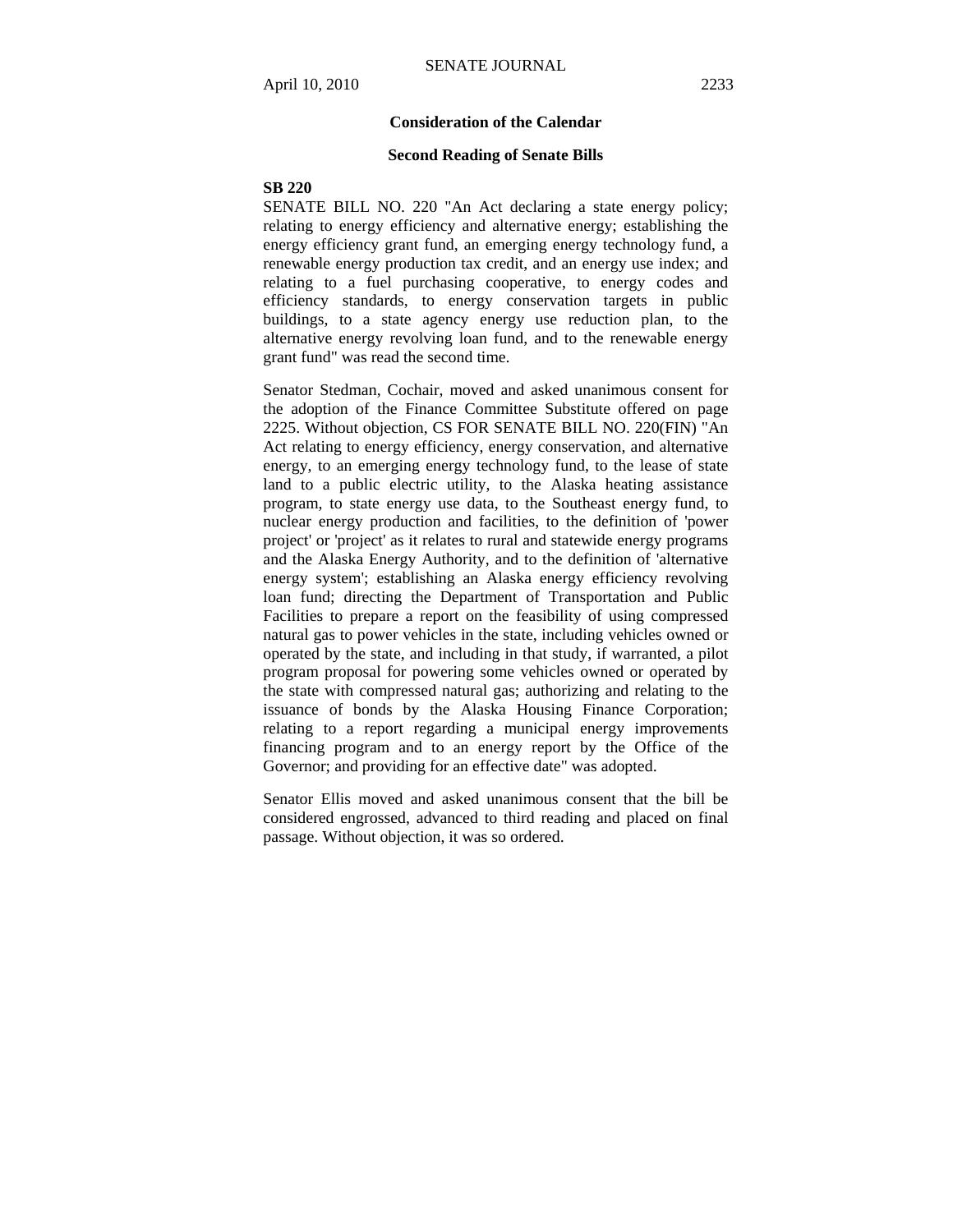CS FOR SENATE BILL NO. 220(FIN) was read the third time.

The question being: "Shall CS FOR SENATE BILL NO. 220(FIN) "An Act relating to energy efficiency, energy conservation, and alternative energy, to an emerging energy technology fund, to the lease of state land to a public electric utility, to the Alaska heating assistance program, to state energy use data, to the Southeast energy fund, to nuclear energy production and facilities, to the definition of 'power project' or 'project' as it relates to rural and statewide energy programs and the Alaska Energy Authority, and to the definition of 'alternative energy system'; establishing an Alaska energy efficiency revolving loan fund; directing the Department of Transportation and Public Facilities to prepare a report on the feasibility of using compressed natural gas to power vehicles in the state, including vehicles owned or operated by the state, and including in that study, if warranted, a pilot program proposal for powering some vehicles owned or operated by the state with compressed natural gas; authorizing and relating to the issuance of bonds by the Alaska Housing Finance Corporation; relating to a report regarding a municipal energy improvements financing program and to an energy report by the Office of the Governor; and providing for an effective date" pass the Senate?" The roll was taken with the following result:

CSSB 220(FIN) Third Reading - Final Passage Effective Date

## **YEAS: 18 NAYS: 0 EXCUSED: 0 ABSENT: 2**

Yeas: Coghill, Davis, Dyson, Egan, Ellis, French, Hoffman, Huggins, Kookesh, McGuire, Menard, Meyer, Olson, Paskvan, Stedman, Stevens, Thomas, Wielechowski

Absent: Bunde, Wagoner

and so, CS FOR SENATE BILL NO. 220(FIN) passed the Senate.

Senator Ellis moved and asked unanimous consent that the vote on the passage of the bill be considered the vote on the effective date clause. Without objection, it was so ordered.

Senator McGuire gave notice of reconsideration.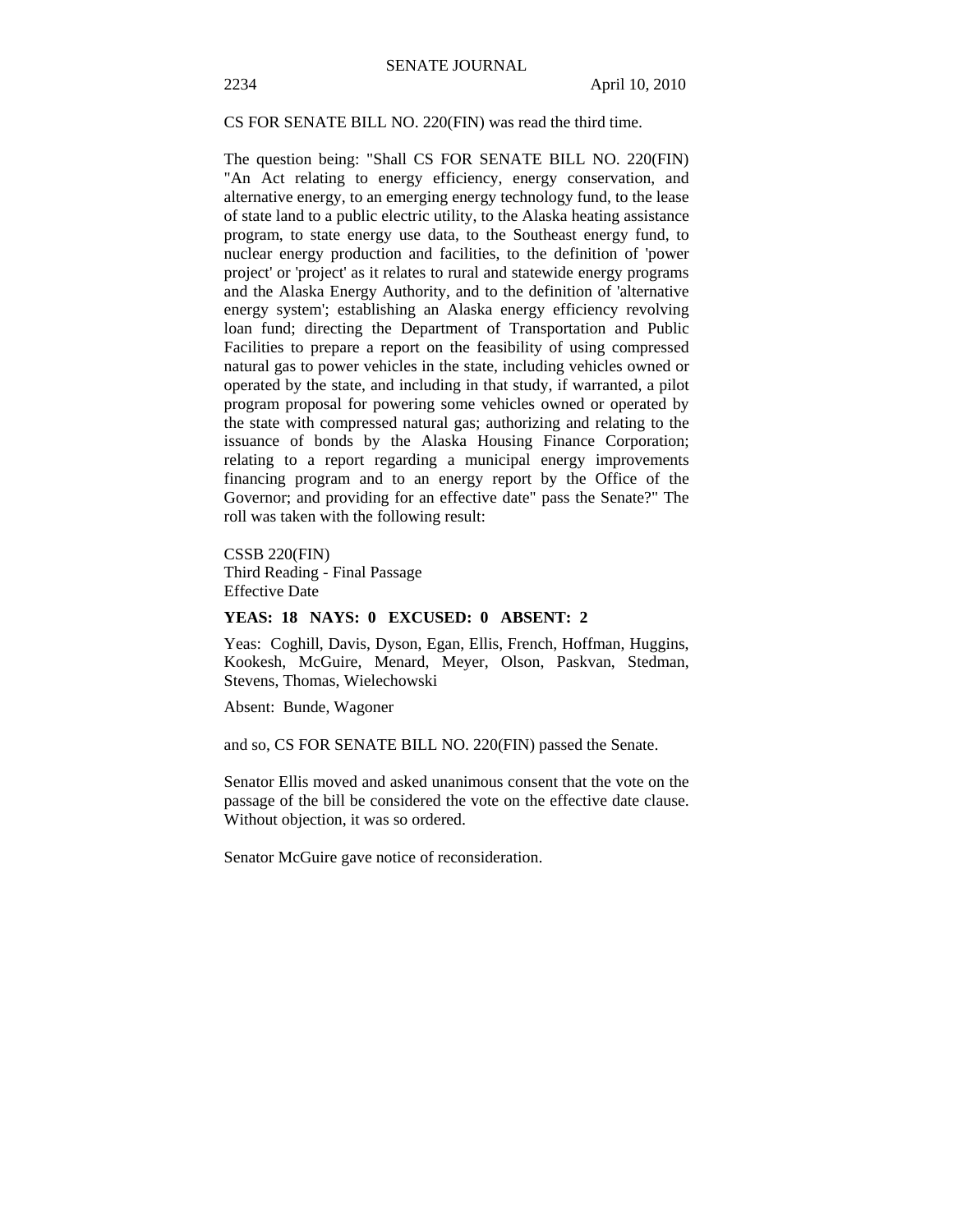## **Reconsideration of Senate Bills**

## **SB 220**

Senator Ellis requested that the reconsideration on CS FOR SENATE BILL NO. 220(FIN) be taken up. Without objection, the bill was before the Senate on reconsideration.

The question to be reconsidered: "Shall CS FOR SENATE BILL NO. 220(FIN) "An Act relating to energy efficiency, energy conservation, and alternative energy, to an emerging energy technology fund, to the lease of state land to a public electric utility, to the Alaska heating assistance program, to state energy use data, to the Southeast energy fund, to nuclear energy production and facilities, to the definition of 'power project' or 'project' as it relates to rural and statewide energy programs and the Alaska Energy Authority, and to the definition of 'alternative energy system'; establishing an Alaska energy efficiency revolving loan fund; directing the Department of Transportation and Public Facilities to prepare a report on the feasibility of using compressed natural gas to power vehicles in the state, including vehicles owned or operated by the state, and including in that study, if warranted, a pilot program proposal for powering some vehicles owned or operated by the state with compressed natural gas; authorizing and relating to the issuance of bonds by the Alaska Housing Finance Corporation; relating to a report regarding a municipal energy improvements financing program and to an energy report by the Office of the Governor; and providing for an effective date" pass the Senate?" The roll was taken with the following result:

CSSB 220(FIN) Third Reading - On Reconsideration Effective Date

## **YEAS: 19 NAYS: 0 EXCUSED: 0 ABSENT: 1**

Yeas: Coghill, Davis, Dyson, Egan, Ellis, French, Hoffman, Huggins, Kookesh, McGuire, Menard, Meyer, Olson, Paskvan, Stedman, Stevens, Thomas, Wagoner, Wielechowski

Absent: Bunde

and so, CS FOR SENATE BILL NO. 220(FIN) passed the Senate on reconsideration.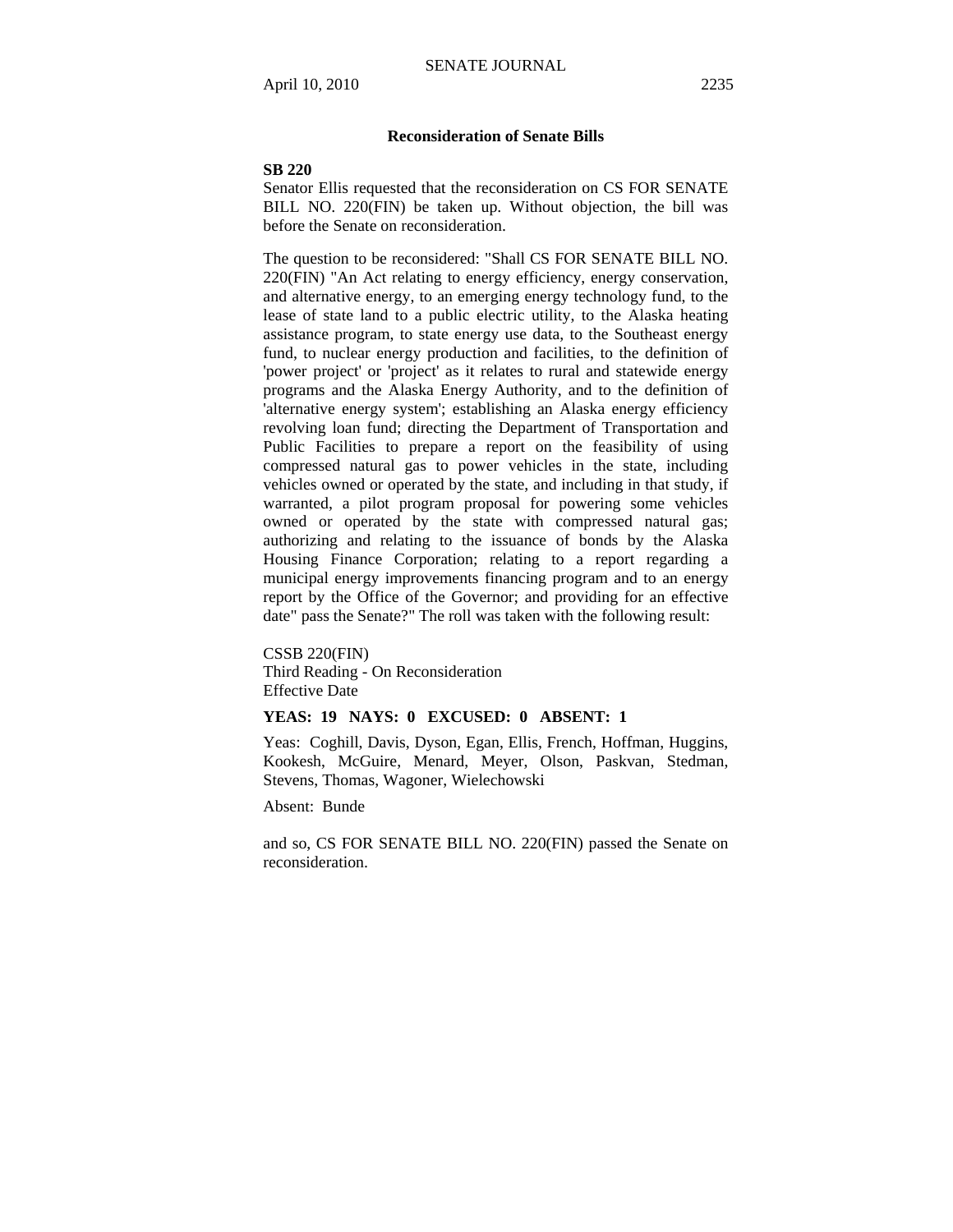Senator Ellis moved and asked unanimous consent that the vote on the passage of the bill be considered the vote on the effective date clause. Without objection, it was so ordered and the bill was referred to the Secretary for engrossment.

#### **Second Reading of House Bills**

## **HB 334**

CS FOR HOUSE BILL NO. 334(RLS) "An Act establishing child custody, modification, and visitation standards for a military parent; and amending Rules 77 and 99, Alaska Rules of Civil Procedure" was read the second time.

Senator Huggins offered Amendment No. 1:

Page 1, line 2: Delete the first occurrence of "**and**"

Page 1, line 2, following "**Procedure**": Insert "**; and providing for an effective date**"

Page 6, following line 5: Insert a new bill section to read: "**\* Sec. 7.** This Act takes effect immediately under AS 01.10.070(c)."

Senator Huggins moved for the adoption of Amendment No. 1.

The question being: "Shall Amendment No. 1 be adopted?" The roll was taken with the following result:

CSHB 334(RLS) Second Reading Amendment No. 1

#### **YEAS: 19 NAYS: 0 EXCUSED: 0 ABSENT: 1**

Yeas: Coghill, Davis, Dyson, Egan, Ellis, French, Hoffman, Huggins, Kookesh, McGuire, Menard, Meyer, Olson, Paskvan, Stedman, Stevens, Thomas, Wagoner, Wielechowski

Absent: Bunde

and so, Amendment No. 1 (technical title change) was adopted.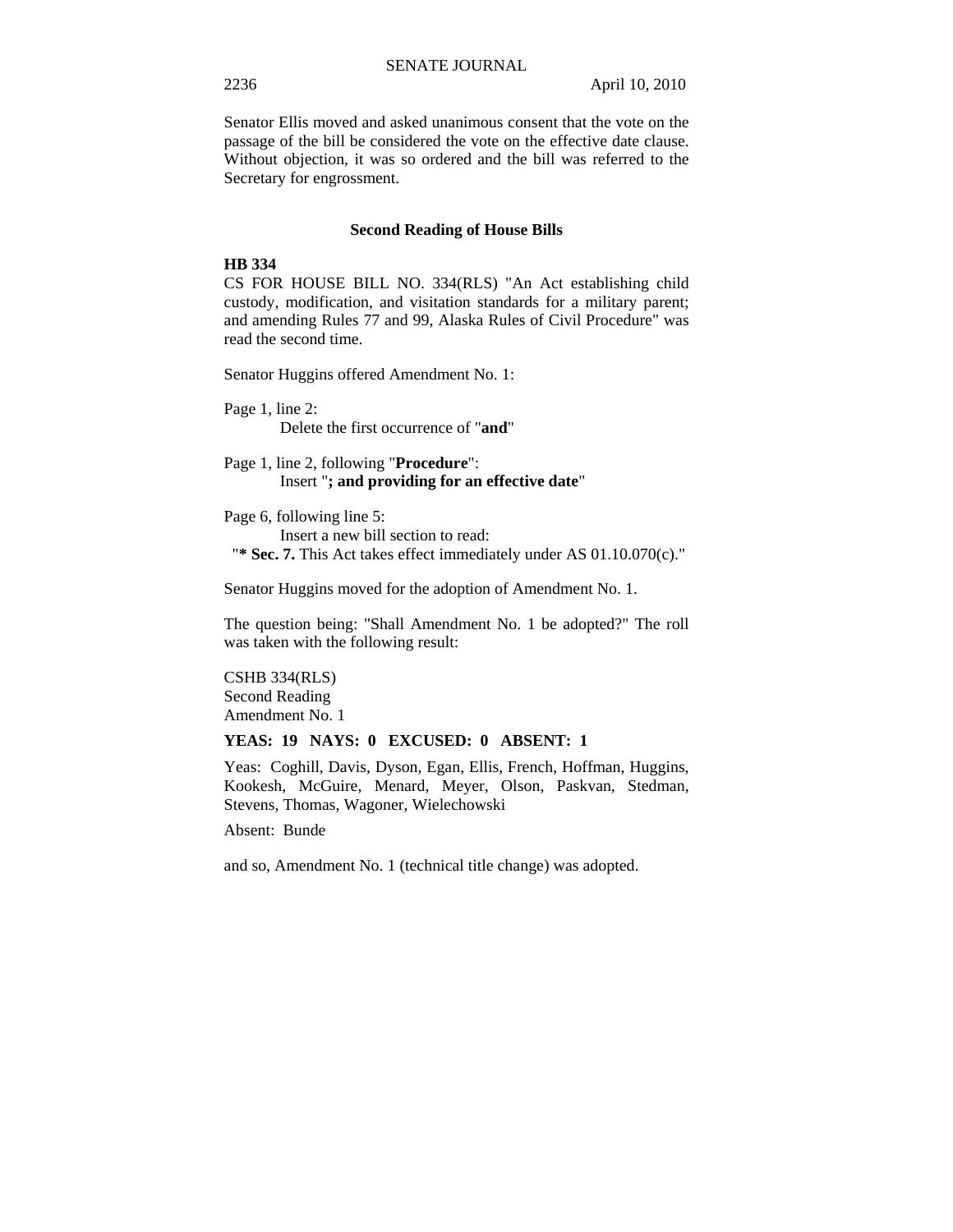Senator Ellis moved and asked unanimous consent that CS FOR HOUSE BILL NO. 334(RLS)(efd add S) "An Act establishing child custody, modification, and visitation standards for a military parent; amending Rules 77 and 99, Alaska Rules of Civil Procedure; and providing for an effective date" be advanced to third reading and placed on final passage. Without objection, it was so ordered.

CS FOR HOUSE BILL NO. 334(RLS)(efd add S) was read the third time.

Senators Wielechowski, Huggins, Stedman, Egan, McGuire, Meyer, Ellis, Paskvan, Menard, Kookesh, Davis, French, Wagoner, Coghill, Thomas, Dyson, Stevens moved and asked unanimous consent to be shown as cross sponsors on the bill. Without objection, it was so ordered.

The question being: "Shall CS FOR HOUSE BILL NO. 334(RLS)(efd add S) "An Act establishing child custody, modification, and visitation standards for a military parent; amending Rules 77 and 99, Alaska Rules of Civil Procedure; and providing for an effective date" pass the Senate?" The roll was taken with the following result:

CSHB 334(RLS)(efd add S) Third Reading - Final Passage Court Rules Effective Date

## **YEAS: 19 NAYS: 0 EXCUSED: 0 ABSENT: 1**

Yeas: Coghill, Davis, Dyson, Egan, Ellis, French, Hoffman, Huggins, Kookesh, McGuire, Menard, Meyer, Olson, Paskvan, Stedman, Stevens, Thomas, Wagoner, Wielechowski

Absent: Bunde

and so, CS FOR HOUSE BILL NO. 334(RLS)(efd add S) passed the Senate.

Senator Ellis moved and asked unanimous consent that the vote on the passage of the bill be considered the vote on the Court Rule changes. Without objection, it was so ordered.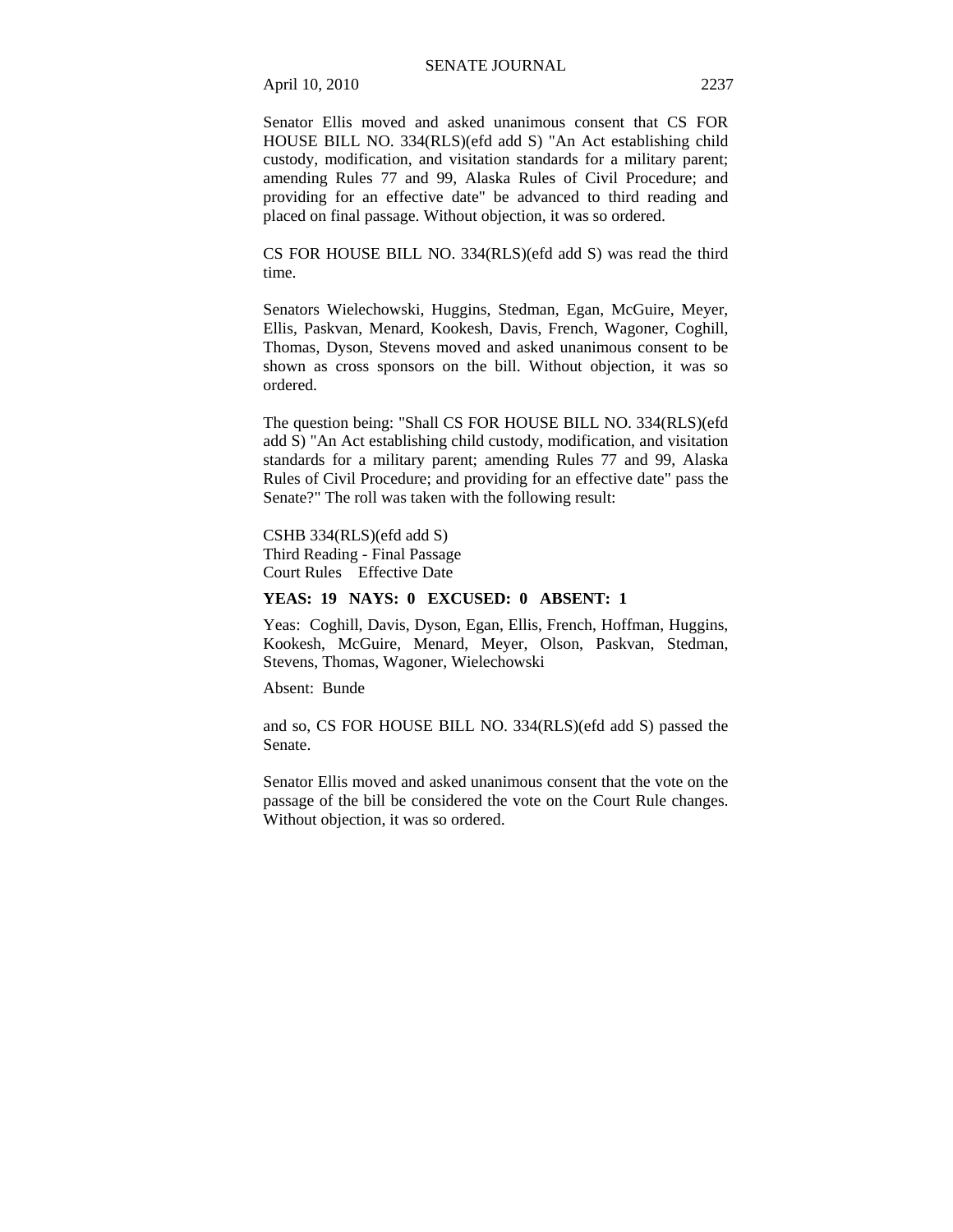Senator Ellis moved and asked unanimous consent that the vote on the passage of the bill be considered the vote on the effective date clause. Without objection, it was so ordered and the bill was referred to the Secretary for engrossment.

## **HB 336**

CS FOR HOUSE BILL NO. 336(STA) "An Act relating to electronic voting procedures for electric and telephone cooperatives; and providing for an effective date" was read the second time.

Senator Ellis moved and asked unanimous consent that the bill be advanced to third reading and placed on final passage. Without objection, it was so ordered.

CS FOR HOUSE BILL NO. 336(STA) was read the third time.

The question being: "Shall CS FOR HOUSE BILL NO. 336(STA) "An Act relating to electronic voting procedures for electric and telephone cooperatives; and providing for an effective date" pass the Senate?" The roll was taken with the following result:

CSHB 336(STA) Third Reading - Final Passage Effective Date

### **YEAS: 19 NAYS: 0 EXCUSED: 0 ABSENT: 1**

Yeas: Coghill, Davis, Dyson, Egan, Ellis, French, Hoffman, Huggins, Kookesh, McGuire, Menard, Meyer, Olson, Paskvan, Stedman, Stevens, Thomas, Wagoner, Wielechowski

Absent: Bunde

and so, CS FOR HOUSE BILL NO. 336(STA) passed the Senate.

Senator Ellis moved and asked unanimous consent that the vote on the passage of the bill be considered the vote on the effective date clause. Without objection, it was so ordered and the bill was signed by the President and Secretary and returned to the House.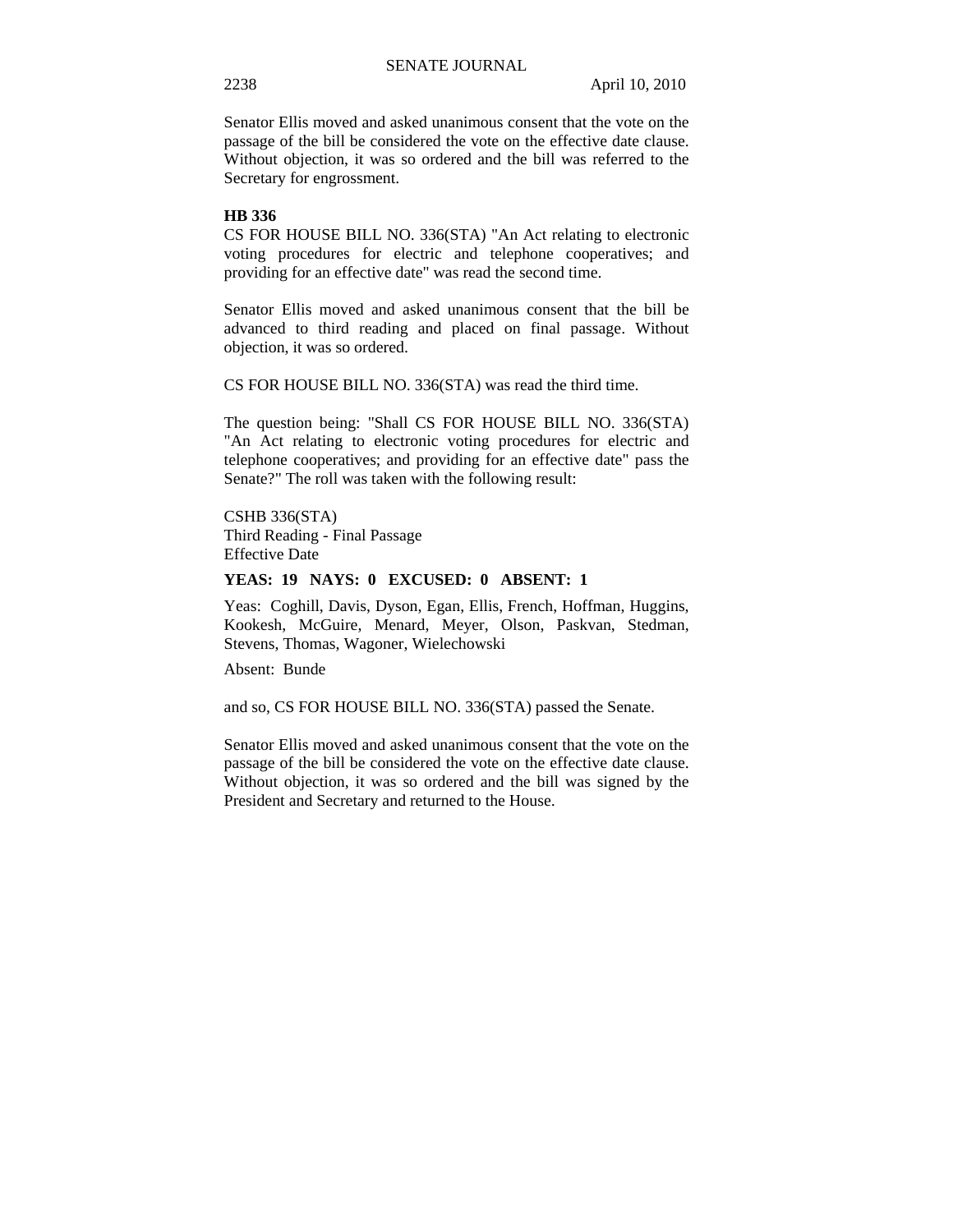## **Third Reading of Senate Bills**

#### **SB 303**

President Stevens stated CS FOR SENATE BILL NO. 303(JUD) "An Act relating to a subcontractor's, contractor's, and project owner's liability for workers' compensation, to workers' compensation for independent contractors without employees, and excluding certain persons from liability for securing the payment of workers' compensation benefits to employees; and providing for an effective date" would be returned to the Rules Committee. Without objection, the bill was returned to the Rules Committee.

#### **Citations**

Honoring - Bill "Mr. Fairbanks Baseball" Stroecker Representative(s) Kawasaki Senator(s) Paskvan, Stevens, Bunde, Coghill, Davis, Dyson, Egan, Ellis, Hoffman, Huggins, Kookesh, McGuire, Menard, Meyer, Olson, Stedman, Thomas, Wagoner, Wielechowski

Honoring - Fairbanks Light Opera Theatre Representative(s) Kawasaki, Guttenberg Senator(s) Paskvan, Stevens, Bunde, Coghill, Davis, Dyson, Egan, Ellis, Hoffman, Huggins, Kookesh, McGuire, Menard, Meyer, Olson, Stedman, Thomas, Wagoner, Wielechowski

Honoring - Lathrop and Monroe High School 2010 GCI Alaska Academic Decathlon Winners Representative(s) Kawasaki Senator(s) Paskvan, Stevens, Bunde, Coghill, Davis, Dyson, Egan, Ellis, Hoffman, Huggins, Kookesh, McGuire, Menard, Meyer, Olson, Stedman, Thomas, Wagoner, Wielechowski

Honoring - Superintendent Nancy Wagner Representative(s) Kawasaki Senator(s) Thomas, Paskvan, Stevens, Bunde, Coghill, Davis, Dyson, Egan, Ellis, Hoffman, Huggins, Kookesh, McGuire, Menard, Meyer, Olson, Stedman, Wagoner, Wielechowski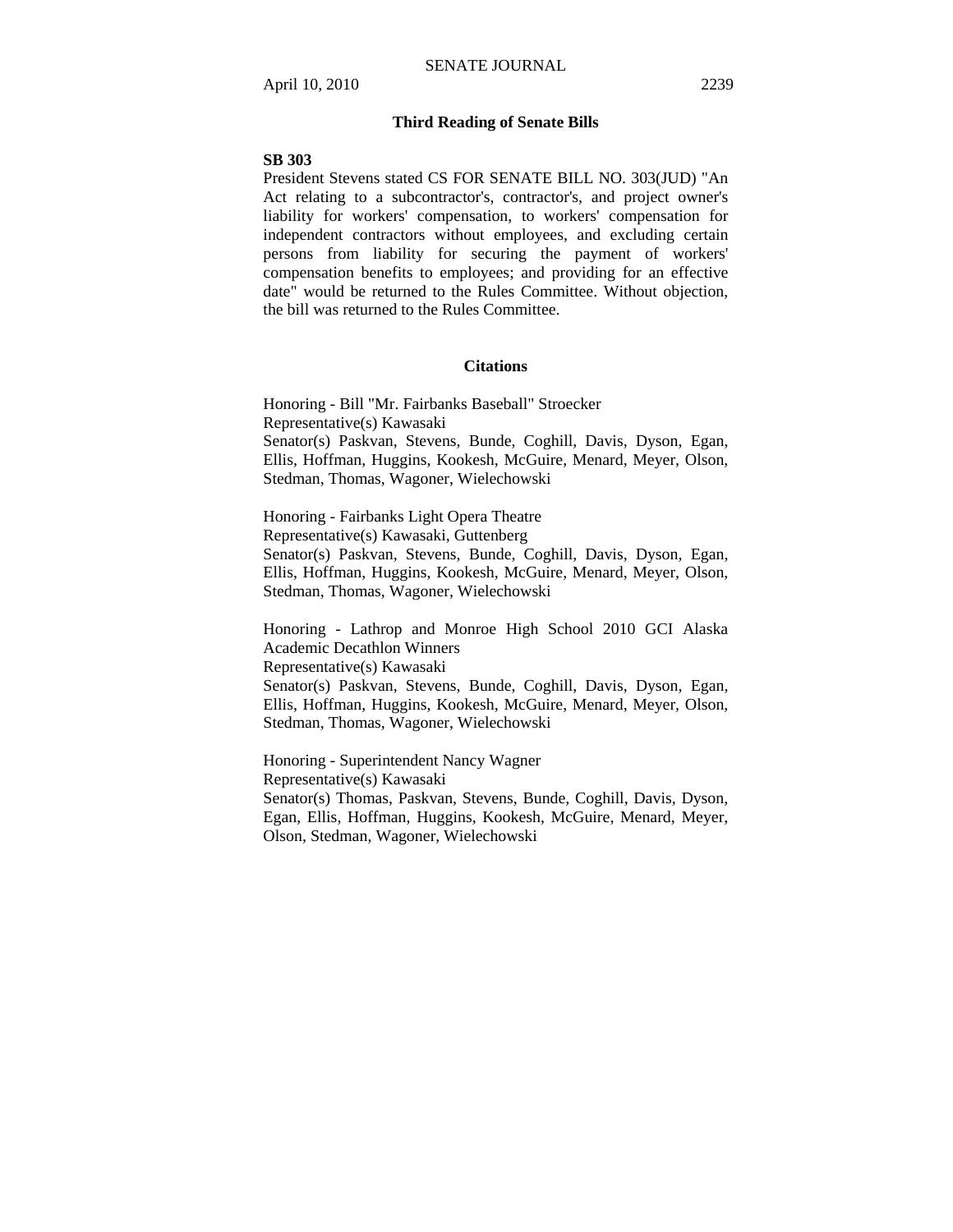Honoring - Alaska State Parks 40th Anniversary Representative(s) Kawasaki Senator(s) Thomas, Paskvan, Stevens, Bunde, Coghill, Davis, Dyson, Egan, Ellis, French, Hoffman, Huggins, Kookesh, McGuire, Menard, Meyer, Olson, Stedman, Wagoner, Wielechowski

Honoring - Kotzebue High School Cheerleaders Representative(s) Joule Senator(s) Olson, Stevens, Bunde, Coghill, Davis, Dyson, Egan, Ellis, Hoffman, Huggins, Kookesh, McGuire, Menard, Meyer, Paskvan, Stedman, Thomas, Wagoner, Wielechowski

Honoring - Russell Sanders

Representative(s) Neuman, Stoltze, Gatto, Keller Senator(s) Huggins, Menard, Stevens, Bunde, Coghill, Davis, Dyson, Egan, Ellis, Hoffman, Kookesh, McGuire, Meyer, Olson, Paskvan, Stedman, Thomas, Wagoner, Wielechowski

In Memoriam - Arva Barton Carroll

Representative(s) Seaton

Senator(s) Stevens, Bunde, Coghill, Davis, Dyson, Egan, Ellis, Hoffman, Huggins, Kookesh, McGuire, Menard, Meyer, Olson, Paskvan, Stedman, Thomas, Wagoner, Wielechowski

In Memoriam - Elaine M. Giles

Senator(s) Stevens, Bunde, Coghill, Davis, Dyson, Egan, Ellis, Hoffman, Huggins, Kookesh, McGuire, Menard, Meyer, Olson, Paskvan, Stedman, Thomas, Wagoner, Wielechowski

In Memoriam - LaVon Johnson

Representative(s) Johnson

Senator(s) McGuire, Stevens, Bunde, Coghill, Davis, Dyson, Egan, Ellis, Hoffman, Huggins, Kookesh, Menard, Meyer, Olson, Paskvan, Stedman, Thomas, Wagoner, Wielechowski

Senator Ellis moved and asked unanimous consent that the citations be adopted. Without objection, the citations were adopted and referred to the Secretary for transmittal.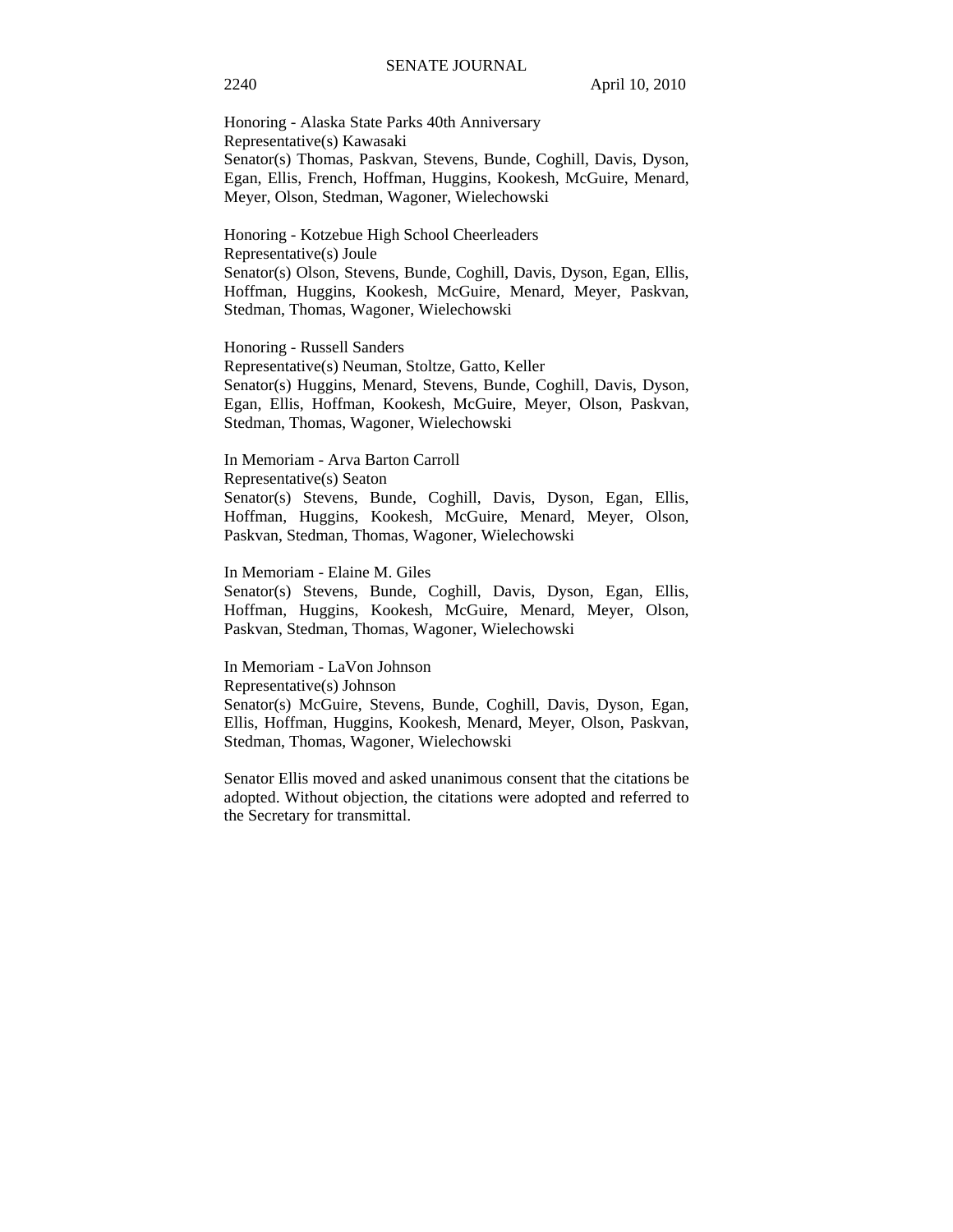## **Unfinished Business**

#### **HB 354**

President Stevens added a Finance Committee referral to HOUSE BILL NO. 354 "An Act relating to eligibility for loans from the Alaska capstone avionics revolving loan fund."

The bill was referred to the Finance Committee.

## **HB 226**

Senator Kookesh, Chair, moved and asked unanimous consent that the Transportation Committee referral be waived on CS FOR HOUSE BILL NO. 226(TRA) "An Act renaming Seldon Road and that portion of Bogard Road that extends between Palmer and Meadow Lakes as Veterans' Way." Without objection, the bill was referred to the Finance Committee.

#### **Announcements**

Announcements are at the end of the journal.

Rule 23(d) of the Alaska State Legislature Uniform Rules is currently in effect.

#### **SB 303**

Senator Huggins, Chair, stated CS FOR SENATE BILL NO. 303(JUD) "An Act relating to a subcontractor's, contractor's, and project owner's liability for workers' compensation, to workers' compensation for independent contractors without employees, and excluding certain persons from liability for securing the payment of workers' compensation benefits to employees; and providing for an effective date" would be heard in the Rules Committee upon adjournment on April 11. Without objection, Uniform Rule 23 was waived, and the bill scheduled in the Rules Committee.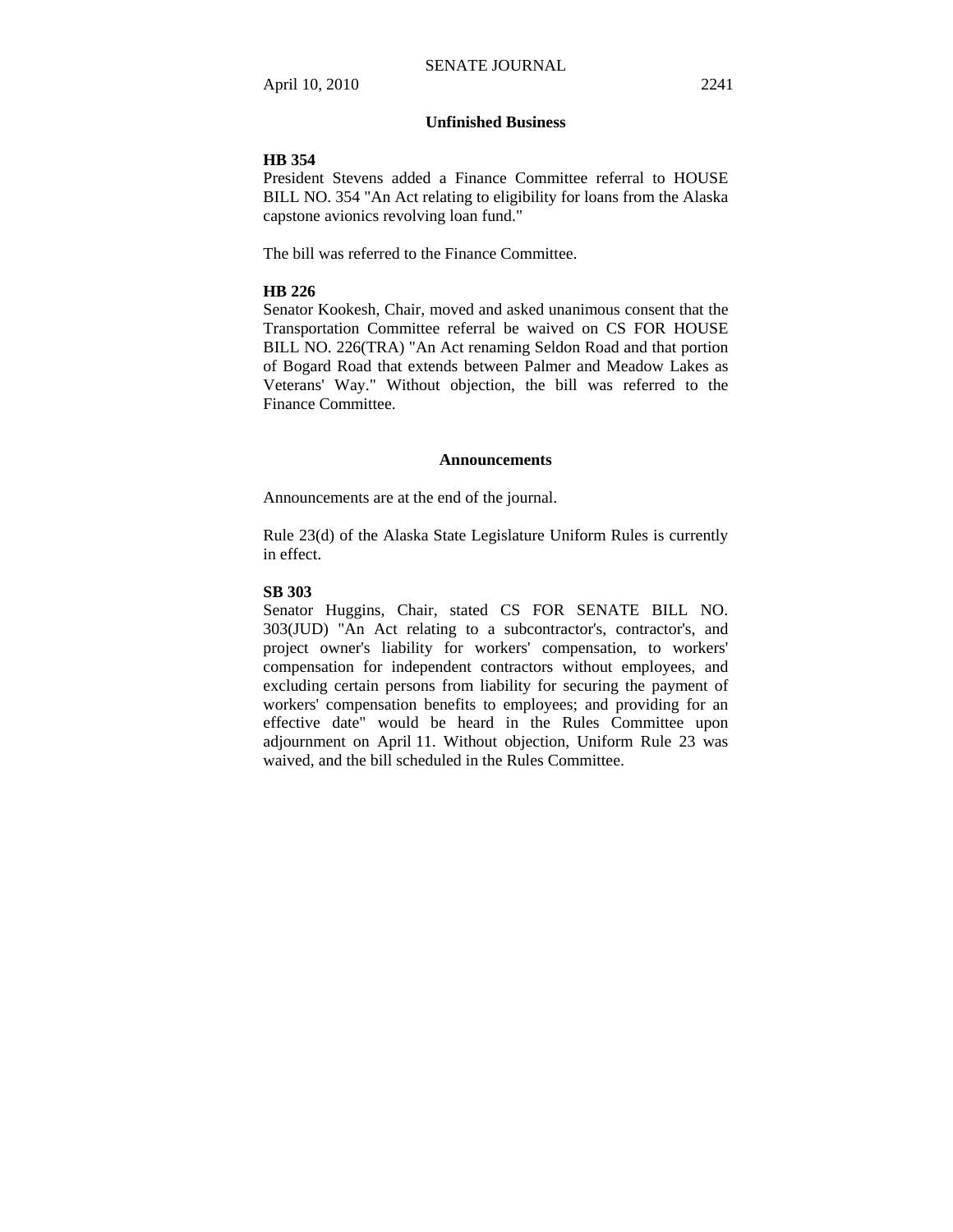#### **Engrossment**

## **SB 220**

CS FOR SENATE BILL NO. 220(FIN) "An Act relating to energy efficiency, energy conservation, and alternative energy, to an emerging energy technology fund, to the lease of state land to a public electric utility, to the Alaska heating assistance program, to state energy use data, to the Southeast energy fund, to nuclear energy production and facilities, to the definition of 'power project' or 'project' as it relates to rural and statewide energy programs and the Alaska Energy Authority, and to the definition of 'alternative energy system'; establishing an Alaska energy efficiency revolving loan fund; directing the Department of Transportation and Public Facilities to prepare a report on the feasibility of using compressed natural gas to power vehicles in the state, including vehicles owned or operated by the state, and including in that study, if warranted, a pilot program proposal for powering some vehicles owned or operated by the state with compressed natural gas; authorizing and relating to the issuance of bonds by the Alaska Housing Finance Corporation; relating to a report regarding a municipal energy improvements financing program and to an energy report by the Office of the Governor; and providing for an effective date" was engrossed, signed by the President and Secretary and transmitted to the House for consideration.

## **HB 334**

CS FOR HOUSE BILL NO. 334(RLS)(efd add S) "An Act establishing child custody, modification, and visitation standards for a military parent; amending Rules 77 and 99, Alaska Rules of Civil Procedure; and providing for an effective date" was engrossed, signed by the President and Secretary and returned to the House for consideration.

#### **Adjournment**

Senator Ellis moved and asked unanimous consent that the Senate stand in adjournment until 1:00 p.m., April 11, 2010. Without objection, the Senate adjourned at 3:11 p.m.

> Kirsten Waid Secretary of the Senate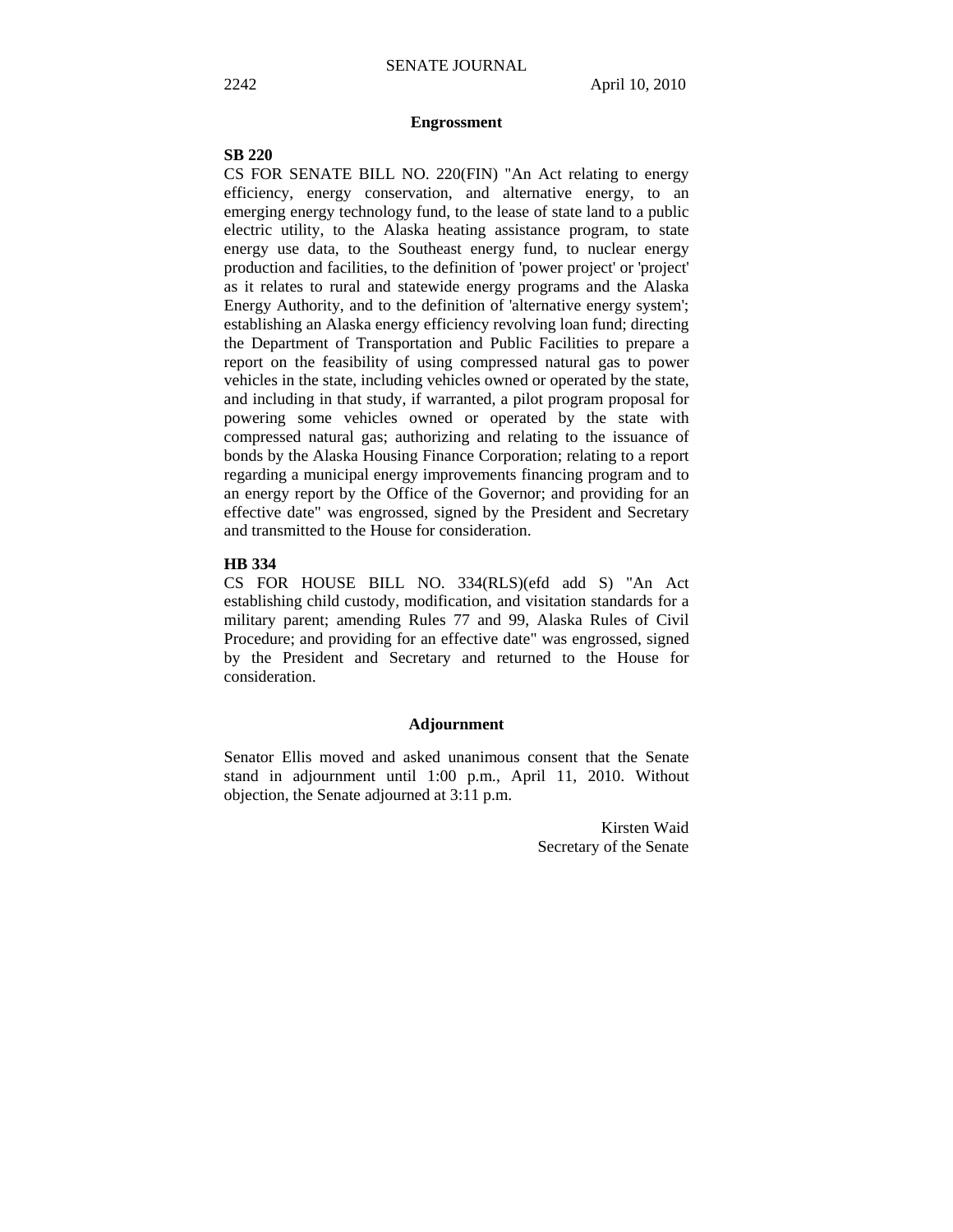#### **Announcements**

Americans with Disabilities Act Notice - Persons with disabilities who require special accommodation or alternative communication formats to access committee meetings may contact the appropriate committee office or the Legislative Information Office in their community. Reasonable advance notice is needed to accommodate the request. For further information, call the ADA Coordinator at 465-3854 Voice/465-4980 TDD.

## **STANDING COMMITTEES**

+ indicates teleconference

= indicates bill previously heard/scheduled

## **COMMUNITY & REGIONAL AFFAIRS**

| Apr $13$ | <b>Tuesday</b>                          | Beltz 105 (tsbldg) | 3:30 PM |
|----------|-----------------------------------------|--------------------|---------|
|          | Arctic Industrial Activity & Prevention |                    |         |
|          | Systems, Informational Hearing          |                    |         |

----------------------------------------

#### **FINANCE**

| Apr 10        | <b>Saturday</b>                                     | <b>Senate Finance 532</b> 1:00 PM                    |  |
|---------------|-----------------------------------------------------|------------------------------------------------------|--|
|               | -- Recessed to a Call of the Chair --               |                                                      |  |
|               | $\pm$ SB 213 FUNDING FOR SCHOOL MEALS               |                                                      |  |
|               | += SB 222 SEX OFFENSES; OFFENDER REGIS.; SENTENCING |                                                      |  |
| $+=$ SB 292   | <b>PAWNBROKERS</b>                                  |                                                      |  |
|               | $\pm$ SB 294 SPORT FISH GUIDE LICENSES              |                                                      |  |
|               | $+=$ SB 300 AIDEA LOANS                             |                                                      |  |
|               | $+=$ HB 10 MUNICIPAL TAXES: COSTS/EXEMPTIONS        |                                                      |  |
|               |                                                     | += SB 230 BUDGET: CAPITAL, SUPP. & OTHER APPROPS     |  |
|               | <b>Bills Previously Heard/Scheduled</b>             |                                                      |  |
| $^{+}$        |                                                     |                                                      |  |
|               |                                                     |                                                      |  |
| Apr 11 Sunday |                                                     | Senate Finance 532 11:00 AM                          |  |
|               |                                                     | $+=$ SB 139 INCENTIVES FOR CERTAIN MEDICAL PROVIDERS |  |
|               |                                                     | $\pm$ SB 174 PROF STUDENT EXCHANGE LOAN FORGIVENESS  |  |
| $+=$          |                                                     | SB 234 EXTEND ALCOHOLIC BEVERAGE CONTROL BOARD       |  |
|               | $+=$ HB 292 GRANTS TO DISASTER VICTIMS              |                                                      |  |
| $+$           | Bills Previously Heard/Scheduled                    |                                                      |  |